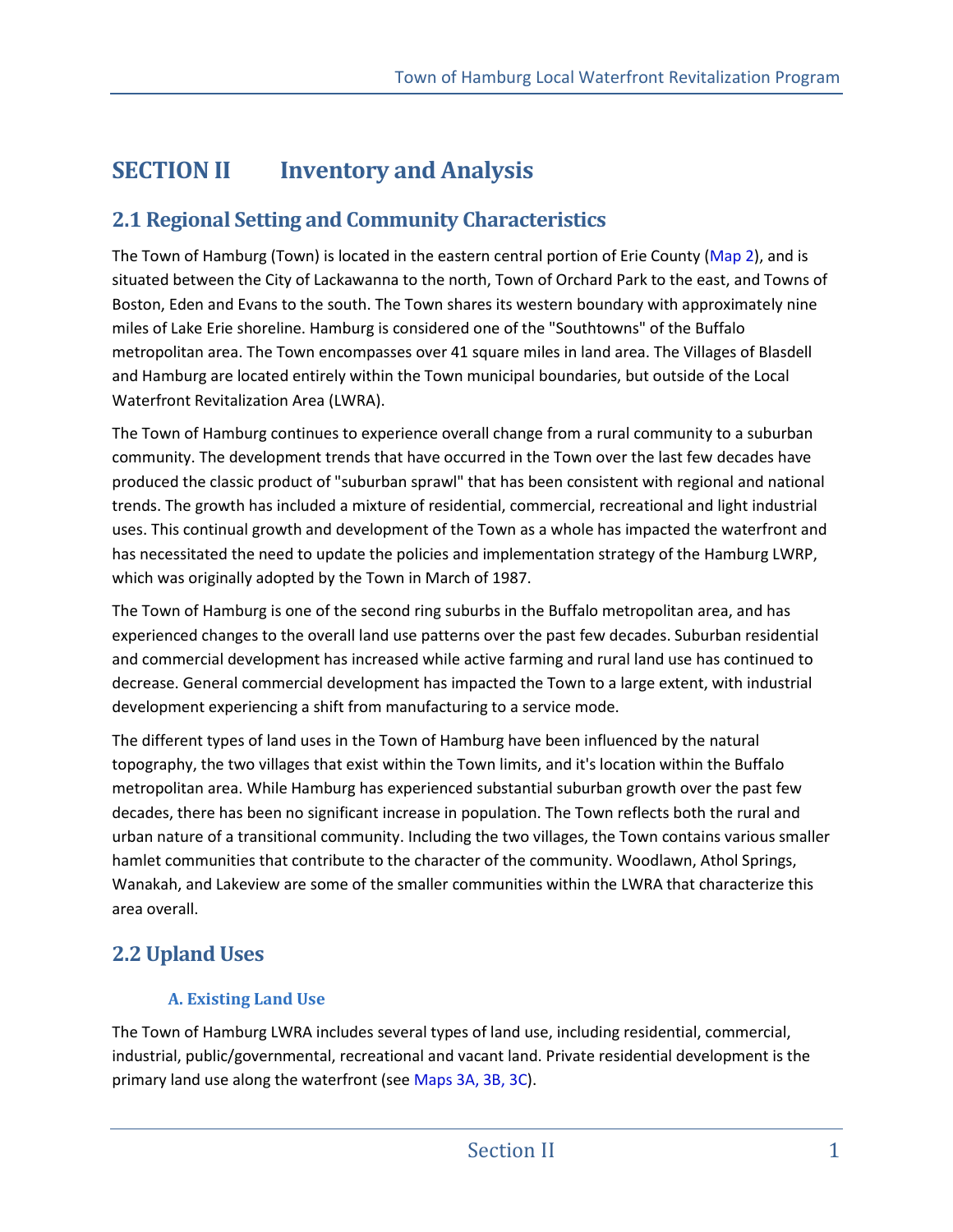Sub-Area 1 contains the largest mix of land uses. Starting at the southern boundary, north of Camp Road, land use includes small pockets of industrial, commercial and public land uses. Sub-Area 1 is the only part of the waterfront that supports industrial land use, which is limited to three locations with minimal access to Lake Erie. These uses include the Buffalo Crushed Stone operations along the northern Town boundary, the Snyder Tank company and associated uses along Hoover Road, and a trucking terminal at Big Tree and NYS Route 5. Recreational uses include Woodlawn Beach State Park, a ball field associated with the Local UAW office, the Hoover Beach Trail Head Park and a park/picnic area associated with the Hoover Beach residential community. The Southtowns Wastewater Treatment Plant is situated along Hoover Road, just south of Woodlawn Beach Park.

Commercial uses in Sub-Area 1 include the large Gateway office complex (adjacent to Woodlawn Beach State Park) and numerous small neighborhood businesses and restaurants along NYS Route 5 in the Woodlawn hamlet area (which also includes the Woodlawn Fire Company), north of Hoover Beach, and in the Athol Springs hamlet (near Camp and Big Tree Roads). Athol Springs hosts a cluster of restaurants that are located in close proximity to the shoreline, providing views of the lake, Canada and the City of Buffalo. This area also includes the former Foit's restaurant site, which has been cleared of dilapidated structures.

Residential uses in this Sub-Area are situated primarily to the north, where the well-established Woodlawn residential neighborhood is located. This area contains a mix of single and multi-family residential uses that date back to the 1930's and 1940's. The Hoover Beach community is an enclave of about 100 smaller, cottage-style single-family homes (former seasonal cottages that have transitioned to year-round use) situated in close proximity to the Lake. Additional residential uses are found at the southern end of this Sub-Area in the Athol Springs hamlet.

Sub-Area 2 is comprised primarily of residential development. Apartment complexes and multi-family residences are scattered throughout the single-family lakefront neighborhoods of Locksley Park, Mt. Vernon, Clover Bank, Wanakah and Clifton Heights. Recreational uses include the Town Beach and Park, the Seaway Trail Visitor's Center, the Wanakah Country Club (a private use), a small passive park located at the top of the bluff near Mt. Vernon Blvd., and a number of public easements, homeowners' association properties and paper streets that provide informal access to the shoreline.

Commercial uses in Sub-Area 2 are primarily located in the Clover Bank/Wanakah area, along NYS Route 5, including restaurants, a bank, a gas station, a convenience market, medical offices and personal service uses. This area also hosts a local branch of the Erie County public library, Frontier School, some churches and the Lakeshore Volunteer Fire Company.

Sub-Area 3 is almost entirely developed with residential uses. With the exception of a small number of neighborhood business uses at the intersection of Route 5 and Old Lake Shore Road, this subarea is comprised entirely of residential development and open space. Estate properties can be found in the Walden Cliffs, Clifton Heights, and Pinehurst neighborhoods, while Hamburg's lakefront bluffs is the location of more recent residential development. This is the only area of the waterfront where additional residential development could occur. There are a few larger properties in this area where such development could be located.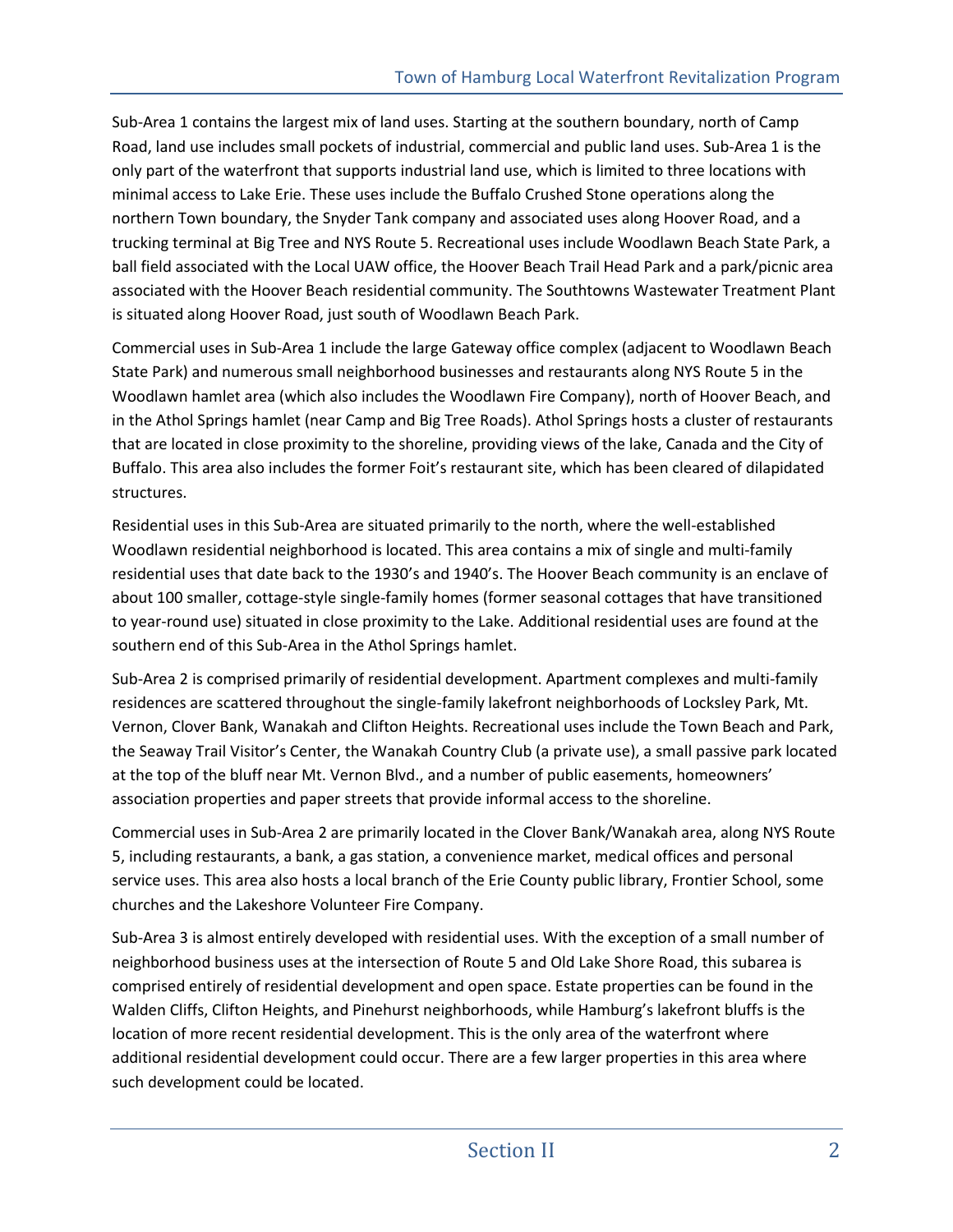### **B. Zoning and Other Land Use Regulations**

Zoning along the waterfront is regulated by Chapter 280 of the Hamburg Town Code. As shown on Maps 4A, 4B and 4C, twelve of the seventeen zoning classifications provided for in the Code are represented within Hamburg's waterfront area. In addition, portions of the LWRA are located within the Route 5 and the Lakeview zoning overlay districts. Principal land uses are identified below for the zoning districts within the waterfront study area.

### **RESIDENCE DISTRICTS**

- Single-family Residence-Estate District (R-E) primarily allows for low-density single-family  $\bullet$ detached dwellings, places of worship, fire stations, private clubs (golf course), and hospitals. Wind energy conversion systems and bed-and-breakfast establishments are allowed by Special Use Permit. Accessory uses include garages, storage of trailers, a caretaker or guest residence, horse stables, greenhouses, and tennis courts.
- Single-Family Residence District (R-1) primarily allows single-family detached dwellings, cluster housing (with site plan approve), elementary and secondary schools, public libraries and museums. Barns are allowed by Special Use Permit. Professional residence-offices and Home Occupations are allowed with Zoning Board of Appeals approval.
- Single-Family Residence, Attached District (R-2) allows all principle uses, accessory uses, and structures permitted in the R-1 district. In addition, two-family dwellings and attached single family dwellings are permitted. Accessory uses are the same as allowed in the R-1 District.
- Multifamily District (R-3) allows principle uses and structures permitted in the R-2 district.  $\bullet$ In addition, multi-family housing or condominiums, hospitals, nursing homes and dormitories are permitted in this district. Nursery schools and day-care centers are allowed by Special Use Permit. Accessory uses include those allowed in the R-2 district as well as accommodations for roomers or lodgers within a dwelling.

### **BUSINESS DISTRICTS**

- Neighborhood Commercial General Residence District (NC) This commercial zoning district allows for commercial uses that serve the needs of the residential neighborhood, without negatively affecting the character of the neighborhood. Permitted uses include principal and accessory uses allowed in the R-3 district, except cluster housing. In addition, minor retail sales (convenience shopping <2,000 square feet),business offices, studios, funeral homes, bed and breakfast establishments, fire stations, meeting rooms for clubs and fraternal organizations, professional offices, and personal services are permitted.
- Local Retail Business District (C-1) allows less intensive commercial uses in structures less than 15,000 square feet. Principal and accessory uses include those permitted in the NC district (except residential housing), as well as retail sales (except uses permitted in C-2 and M districts), dry cleaning establishments, eating and drinking establishments, hotels, motels,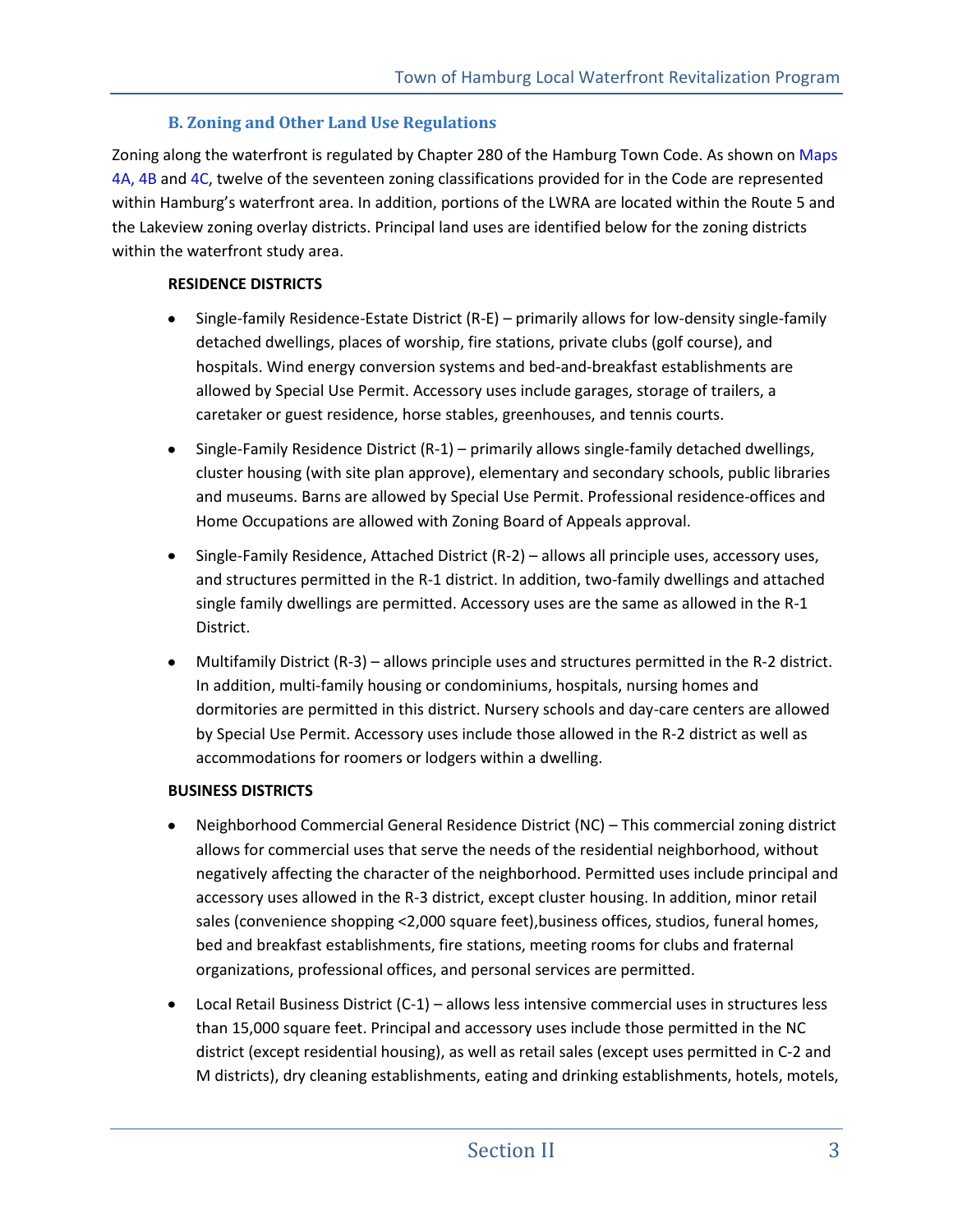banks, sports and fitness facilities. Nursery schools and day-care centers are allowed by Special Use Permit.

- General Commercial District (C-2) allows larger scale regional-type commercial operations (up to 100,000 sq. feet). In addition to the uses allowed in the C-1 district, boat or marine sales/service, Laundry or dry-cleaning plants (>2,000 square feet), custom shops, warehouses, indoor entertainment, dairies, wholesale sales and distribution, commercial swimming pools, drive-in restaurants, theaters and drive-ins, golf driving ranges and miniature golf, and rental/storage facilities are allowed. By Special Use Permit, the following use are allowed: the permitted uses listed above that are >100,000 square feet, nursery schools and day-care centers, new or used motor vehicle sales, trucking terminals, commercial car washes, gasoline stations, and automotive repair garages.
- Office District (C-3) primarily allows office buildings, sports and fitness facilities and hospitals. Nursery schools and day care centers are allowed by Special Use Permit. Accessory uses and structures include retail, service, restaurants and commercial recreation facilities occupying 15 percent or less of the gross floor area.
- Waterfront Commercial (WC) this district restricts some areas of the waterfront to mostly water-dependent and water-related or -enhanced uses. The district provides areas for uses that can take advantage of the waterfront assets and complement the nature of these areas. Only certain non-water dependent uses are allowed by special use permit. The WC District creates a transition zone between lakeshore residential areas and the more intensive commercial and industrial districts. It also provides connections to, and complements the tourism and recreational features of the waterfront and takes advantage of the designation of Route 5 as a National Scenic Byway and part of the NY State Seaway Trail System. See Appendix B.

### **INDUSTRIAL DISTRICTS**

- Light Industrial District (M-2) allows all the uses permitted in the M-1 district as well as laboratories, manufacturing and truck terminals. Wind energy conversion systems and nursery schools and day-care centers are allowed by Special Use Permit.
- General Industrial District (M-3) allows the principal and accessory uses in the M-2 district. Additional permitted uses include lumber and coal yards, railroad freight yards, concrete production, storage of petroleum and petroleum products, manufacturing of abrasives, automobile assembly and fabrication, manufacture of heavy machinery, processing of bituminous products, metal casting and foundry products, open storage yards, and adult uses.

### **OTHER DISTRICTS**

Park/Recreation Lands District (PR) – provides special zoning classification for passive and  $\bullet$ active recreation facilities in order to ensure the proper location and protection of recreational lands and activities. Permitted uses include: public recreation uses (passive and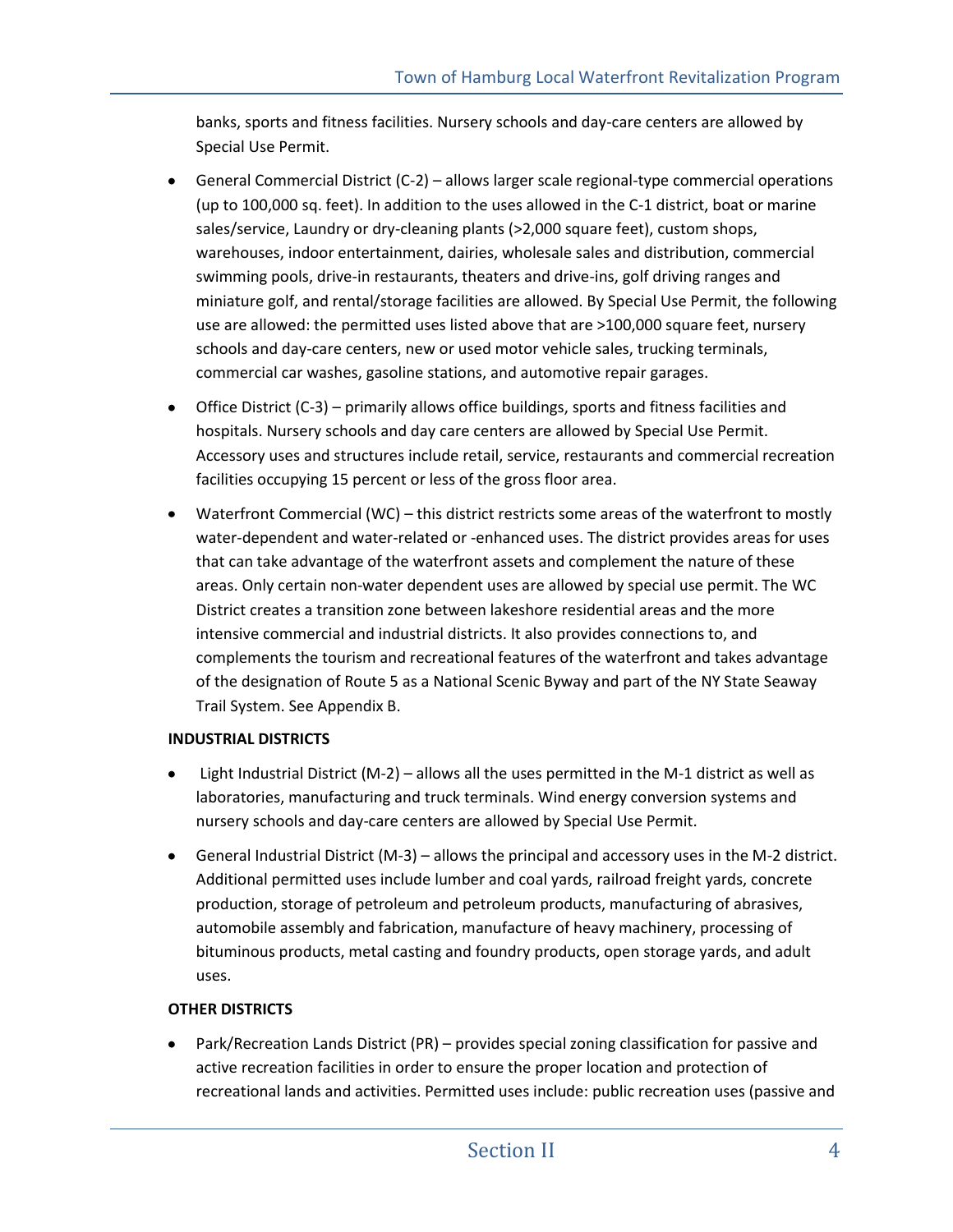active), private recreation uses (passive), wildlife sanctuaries, and fishing areas/ponds. Golf Courses, country clubs and sportsman clubs, facilities for racquet sports, skating facilities, facilities and fields for court and filed sports, picnic grounds and beaches are allowed with a Special Use Permit. See Appendix B.

- Route 5 Overlay District this district establishes measures to improve the quality of development and aesthetics along the NYS Route 5 / Lake Shore Road corridor. These measures are designed to improve business conditions and enhance economic development opportunities, as well as to restore and continue the traditional community character of the area. The regulations are aimed at enriching the visual quality of the area and improving the pedestrian environment. This district reaches from the Town boundary with the City of Lackawanna (to the north) to the intersection of Lake Shore (NYS Rte. 5) and Old Lake Shore Roads, and affects all properties that front along Lake Shore Road. It extends through all three sub-areas of the LWRA. See Appendix B.
- Lakeview Overlay District the purpose of this overlay district is to preserve the rural nature and important natural resources of the Lakeview area of the Town. This district contains significant tracts of freshwater wetlands and woodlands, as well as wildlife habitats and management areas and designated conservation areas. This overlay district is also intended to encourage the renewal of existing commercial development areas in an effort to revitalize the Lakeview hamlet and provide for diversification of the land uses in this area. See Appendix B.

The zoning for Sub-Area 1 allows for a mixture of land uses (see Map 4A). It has two large areas zoned M-3 for general industrial use, another large M-2 Light Industrial use district, some smaller areas of general commercial activity and office use, along with R-1 and R-2 residential developments. Parts of the Athol Springs hamlet and the Woodlawn Beach neighborhood include Neighborhood Commercial General Residence Districts (NC). There are also areas of Waterfront Commercial zoning, primarily in the Athol Springs and Hoover Beach areas.

The areas zoned for general commercial and general industrial within Sub-Area 1 contain a large amount of vacant land. The former Bethlehem Steel Plant site, which is situated on the waterfront, is the largest vacant property. Sub-Area 1 also includes a number of properties that are zoned Waterfront Commercial; these districts are found in the Athol Springs hamlet and Hoover Beach area.

Sub-Area 2 includes a few small NC districts that support the residential neighborhoods of Locksley Park and Mt. Vernon, which are zoned R-2 (Map 4B). The neighborhoods of Athol Springs and Wanakah are located entirely within R-1 districts, with the exception of PR districts that cover the Wanakah Country Club and the Seaway Trail Visitor's Center. The Lakeview Overlay District includes the section of Sub-Area 2 situated south of Amsdell Road. This overlay is intended to minimize growth, protect natural resources, protect open space, restrict commercial development and improve community character. The Route 5 Overlay District also extends over much of Sub-Area 2.

Sub-Area 3 primarily contains residential development, with a small section of C-1 located on the northern border at the intersection of Lake Shore and Old Lake Shore Roads (see Map 4C). R-1 and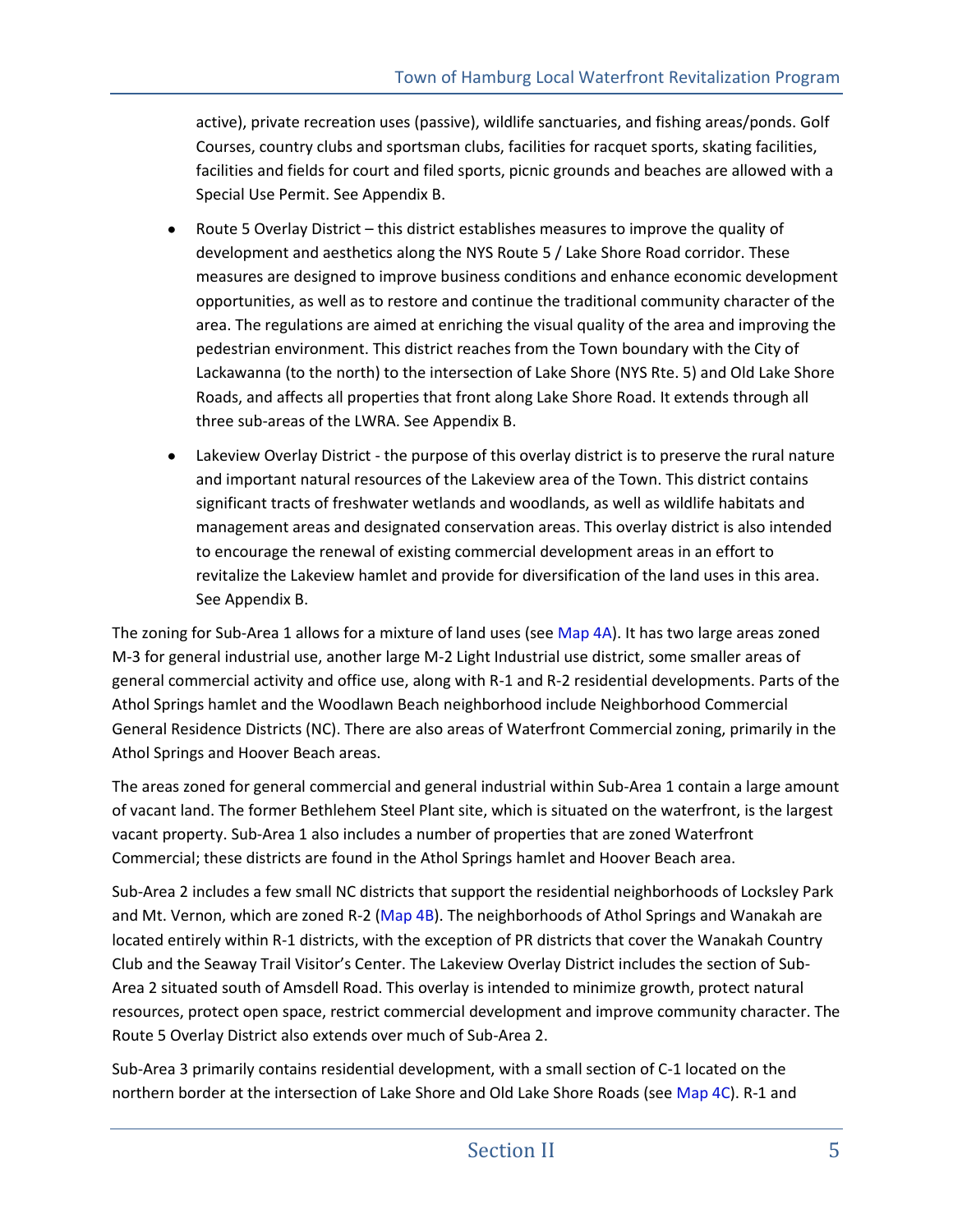Residence – Estate (RE) zoning districts border the waterfront, with R-2 zoning found along the inland side of Old Lake Shore Road. The majority of undeveloped land is located in the R-1 and R- 2 zoning districts. The Lakeview Overlay District encompasses all of Sub-Area 3.

### **C. Land Ownership Patterns**

Much of the land in the Town of Hamburg LWRA is held in private ownership. There are, however, a small number of properties that are under the jurisdiction of the Town of Hamburg, Erie County and the State of New York. These properties include the following (see Maps 5A and 5B).

In Sub-Area 1, the State of New York State owns the 106-acre Woodlawn Beach State Park facility. In addition to the beach amenities, this multi-use park includes a number of significant environmental features and provides open views of Lake Erie and the surrounding area. Adjacent to the State Park site is the County-owned and operated Southtowns Wastewater Treatment Plant. This facility services the majority of the areas in the Town that have public sewer service. Further south, proximate to Hoover Road and Bayview Road, the Town of Hamburg owns land that contains a former sewage treatment plant. A portion of this site has been redeveloped as the Hamburg Trailhead Park and open space. Additionally, Sub-Area 1 includes the Woodlawn Fire Company facility, the United Auto Workers office and recreation field and St. Francis High School.

Sub-Area 2 includes the Hamburg Town Beach and Park, which offers beach area, recreational amenities, a service building, and a boat launch area. The Town also owns a small property atop the bluff along Lake Shore Road, at Mt. Vernon Blvd. The Seaway Trail Visitor's Center on NYS Route 5, in Wanakah, is also owned by the Town. Other public uses in Sub-Area 2 include the Lake Shore Fire Company site, the Erie County Library, and Frontier School.

Aside from a National Fuel Gas pipeline easement, which is located near the convergence of Lake Shore and Old Lake Shore Roads, there are no public lands in Sub-Area 3. This area is dominated by private residences and some parcels of undeveloped land.

## **D. Water-Dependent and Water-Enhanced Uses**

The Town of Hamburg LWRA primarily contains water enhanced and non-water dependent uses. The only water-dependent uses in the area include Woodlawn Beach State Park and the Southtowns Wastewater Treatment Plant in Sub-Area 1, and the Town Beach and Seaway Trail Visitor's Center facility in Sub-Area 2. Sub-Areas 1 and 2 contain a number of restaurants, which are enhanced by their waterfront location, and private residences. Sub-Area 3 is comprised of private residences and undeveloped land.

Sub-Area 1 contains certain lands, some of which are located directly along the shoreline, that support, and are zoned for, non-water dependent industrial use. Future land use planning efforts should be focused on replacing these uses with those that are more appropriate for a waterfront location, and that provide public access to the shore.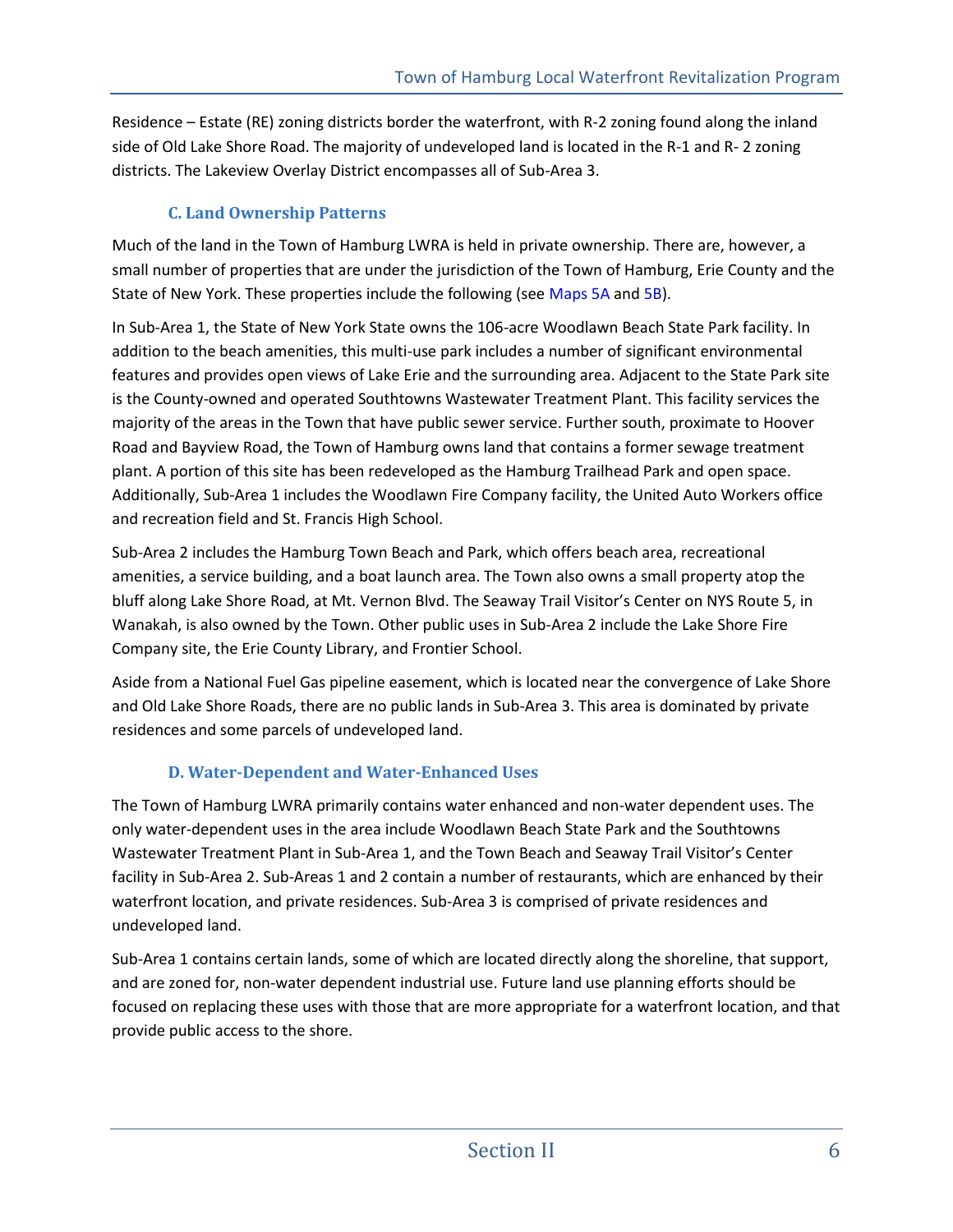## **2.3 Surface Waters and Surface Water Uses**

Surface waters in the Town of Hamburg LWRA include eleven creeks and tributaries, minor ponds and Lake Erie. From north to south the creeks include:

| Sub-Area 1: | <b>Blasdell Creek (north of First Street)</b>                    |
|-------------|------------------------------------------------------------------|
|             | <b>Rush Creek</b>                                                |
|             | Foster Brook                                                     |
|             | <b>Waterfalls Village Creek</b>                                  |
| Sub-Area 2: | <b>Berricks Creek</b>                                            |
|             | unnamed creek (south of Glendale Drive)                          |
|             | Wanakah Creek                                                    |
|             | unnamed creek (at Wanakah Country Club)                          |
| Sub-Area 3: | Pinehurst Creek                                                  |
|             | Unnamed tributary to Eighteen Mile Creek (west of Lakeview Road) |
|             | Eighteen Mile Creek                                              |

The NYSDEC assigns a stream classification to surface waters in New York State, which identifies the best usage for that stream, based generally upon water quality. Blasdell Creek and Eighteen Mile Creek are identified as Class B fresh surface waters, whose best usage are recreation and fishing. All other streams in the LWRA, which outlet to Lake Erie, are now Class C fresh waters, whose best usage is fishing (these streams were formerly Class D waters).

According to 6 NYCRR Part 701 Classifications - Waters and Groundwaters, Class B streams typically have conditions suitable for primary and secondary contact recreation and water conditions suitable for fish propagation and survival. Class C streams have conditions suitable for primary and secondary contact recreation (although other factors may limit their use for these purposes). These waters are suitable for game fish survival.

## **A. Marinas, Docks and Bulkheads**

The Town has not formal harbors, facilities or areas for mooring or docking boats. There are also no commercial marinas or docks within the Hamburg LWRA. There is only one public boat launch and dock facility, which is located at the Town Park (Sub-Area 2 - See Map 3B). The dock has permanent piers in place to support two sixty-foot lengths of floating dock that are installed seasonally.

While in the past there were numerous private residential docks, in recent years fewer are being installed, maintained or replaced. In conversation with representatives from the Hamburg Buildings and Grounds department, it was noted that lakefront residents are no longer utilizing private docks due to the popularity of personal watercraft. In addition, frequently changing lake levels and the need for temporary docks to be removed seasonally are also contributing factors.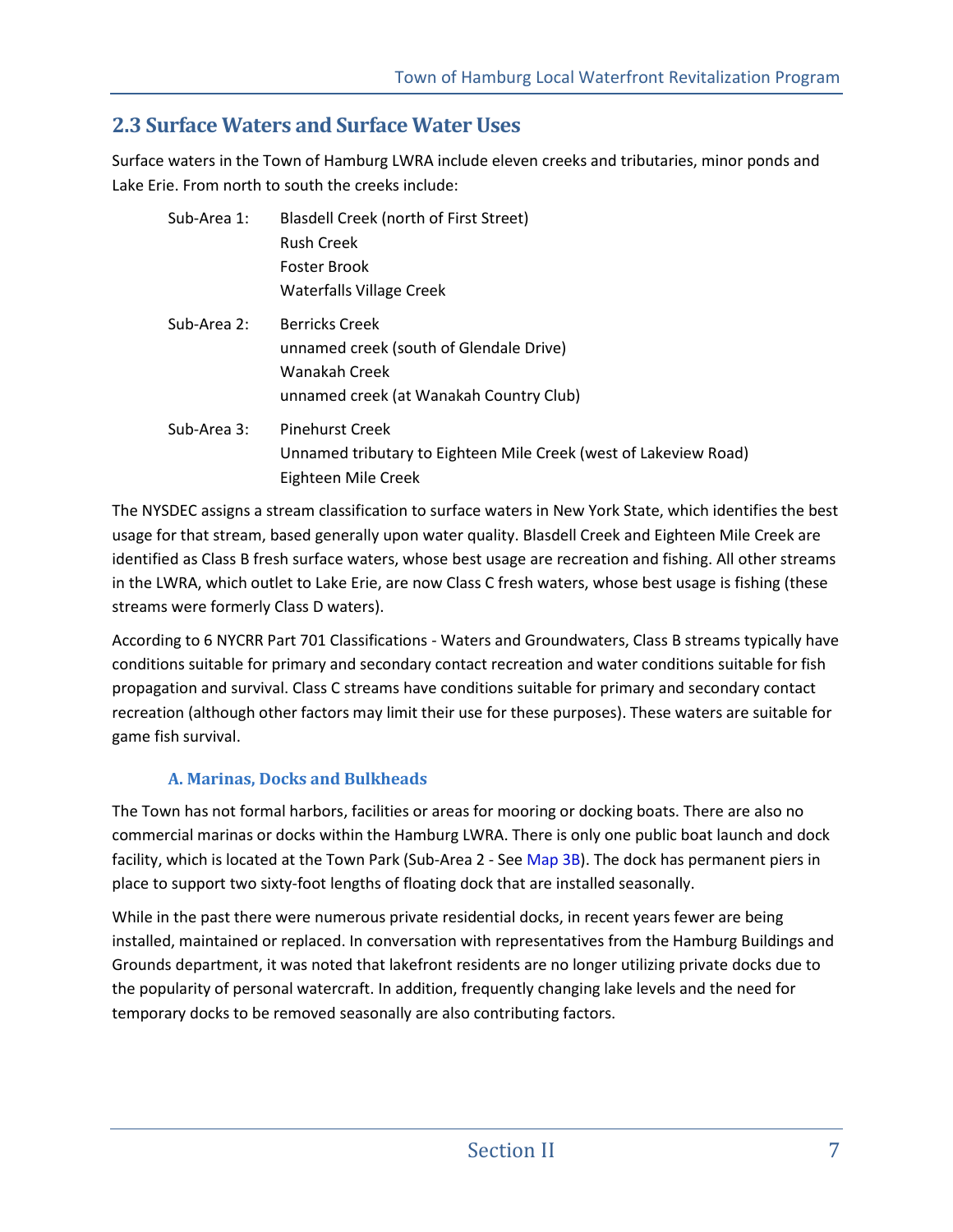### **B. Vessel Use and Navigation**

There is limited navigational use along the Hamburg waterfront. There are no formal, designated navigation channels. Small pleasure craft are used on the lake for recreation and fishing. There are no commercial vessels stationed in the Town, no commercial fishing industry and no commercial dockage. The creeks that are tributary to the lake are not navigable. Some residents along the shoreline have boats and, as previously noted, a small number to utilize private docks but they are not widespread. Furthermore, private docks are used primarily to launch small craft that would not otherwise be docked at a marina.

Off-shore water depths in Lake Erie range between 16 feet at ¼-mile to ½-mile out and 33 feet at approximately one-mile out (at the north and south end of the LWRA). In the larger mid-section of the LWRA, lake water depths are more shallow, ranging from 16 feet at  $\frac{1}{2}$  mile out to 26 feet at 3  $\frac{1}{2}$  miles out, in the vicinity of Seneca Shoals. While in most places the shoreline and near-shore bottom is sandy, the lake bottom is flat and predominately mud and silt. According to National Oceanic and Atmospheric Administration navigation charts, there are underwater obstructions in the form of submerged pilings and cribs. There are pilings for abandoned floating docks located near the shoreline in areas up to 6 feet deep. The cribbing is deeper and includes the wastewater treatment plant outfall.

## **2.4 Public Access and Recreation**

Public parkland and waterfront access is somewhat limited within the Town of Hamburg LWRA. Much of the waterfront is only accessible through privately-owned land. Public views of Lake Erie are available from waterfront restaurants in the Wanakah and Athol Springs areas, the Town Park, the Seaway Trail Visitor's Center and Woodlawn Beach. Another option for scenic viewing is the parking lot adjacent to Hoak's Restaurant on NYS Route 5 (in Sub-Area 1). This lot is situated in the roadway right-of-way and the restaurant owner has an agreement with NYSDOT to use the area for parking in exchange for additional use of the area for public access. In recent years the Town has taken the initiative to improve waterfront access and protect and enhance scenic vistas, and supports a network of bike paths and multiuse trails along the waterfront.

### **SUB-AREA 1**

Woodlawn Beach State Park is located at the easterly boundary of Sub-Area 1. It is bordered on the north by the former Bethlehem Steel Plant site; on the east by the Woodlawn residential neighborhood, Route 5, and the Gateway Office Building; and on the south by the Erie County Southtowns Wastewater Treatment Plant. The 106-acre park provides a public swimming beach, playground, picnic area, administrative facilities and parking. The park also includes a 24-acre natural sand beach, vegetated sand dunes, and wetlands. Woodlawn Beach State Park is owned and operated by the New York State Office of Parks Recreation and Historic Preservation and represents the largest public open space within the LWRA. This state-operated facility provides regional recreation, waterfront access and scenic viewing opportunities.

The Town of Hamburg owns and maintains the Hoover Beach Trail Head Park, which is located on the west side of Lake Shore Road, at Bayview Road, at the site of the former sewage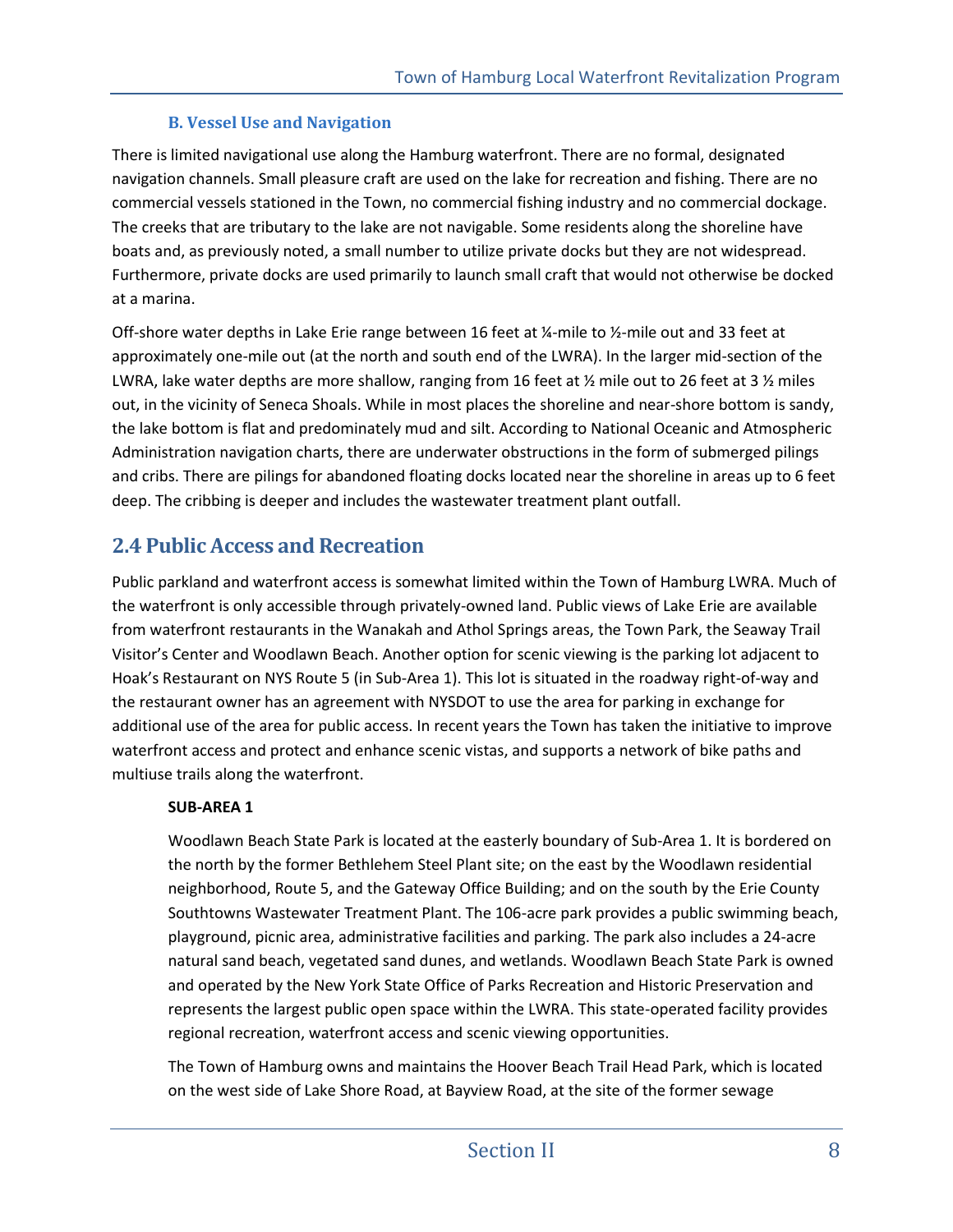treatment facility. The majority of the park is paved to accommodate parking for bicyclists and others who desire to utilize nearby (and connecting) multi-use trails. The area behind the trail head park is primarily passive green space that is part of the Hoover Beach residential community. It is adjoined by another park, which includes a small recreation area, on the west side of Hoover Road. The 1994 Town of Hamburg Open Space/Recreation Plan calls for the park on the eastside of Hoover Beach Road to be further developed.

In Sub-Area 1 there are several private properties that provide physical and/or visual public access to the Lake shore. They include, but are not limited to, the Dock on the Bay Restaurant, the Bedrock Eatery Restaurant, Hoak's Restaurant, and the former Foit's restaurant property on Lake Shore Road in the Athol Springs hamlet.

#### **SUB-AREA 2**

The Hamburg Town Park and Beach is located within Sub-Area 2 in the Locksley Park residential area. The 14-acre facility includes a 1,400-foot +/- beach area, recreational amenities, an administration building, a waterfront jetty, parking area and boat launch facilities for Town residents. The boat launch includes a seasonal floating dock. The Town's long range plans for the Town Park include development of a break wall, fishing docks and a marina for up to 200 boats. However, this marina project is a costly endeavor that requires significant planning effort, engineering and funding.

The Town owns a small parcel, south of the Town Beach, along Lake Shore Road at Mt. Vernon Blvd. The land is situated at the top of the bluff and offers views of the lake. It presently includes a few picnic tables, trees and lawn area. This site could be improved for public use but parking is not readily available.

The Town has redeveloped the former Wanakah Water Works property into the Seaway Trail Visitor's Center. This 1.3-acre site contains the refurbished water works building, which provides office space, public meeting and exhibit space and marketing materials for local and regional features and tourist attractions. The area outside the building offers a scenic overlook, picnic facilities, and a stretch of beach that can be accessed through a tunnel that runs beneath Route 5. The next phase of improvements for the site includes an additional viewing platform and terraces and an accessible seawall off the back of the structure. Future plans include a fishing platform.

A large open space and recreation facility at the westerly end of Sub-Area 2 is the privatelyowned Wanakah Country Club, which occupies approximately 135 acres on the south side of Lake Shore Road. Other locations for public access in Sub-Area 2 include a number of public rights-of way and easements where local residents can reach the shoreline. These areas are not supervised and no amenities are provided.

### **SUB-AREA 3**

Within Sub-Area 3 there are few points of public access. There are no public parks or beaches. There are two primary reasons for the lack of public access in Sub-Area 3. First, relatively high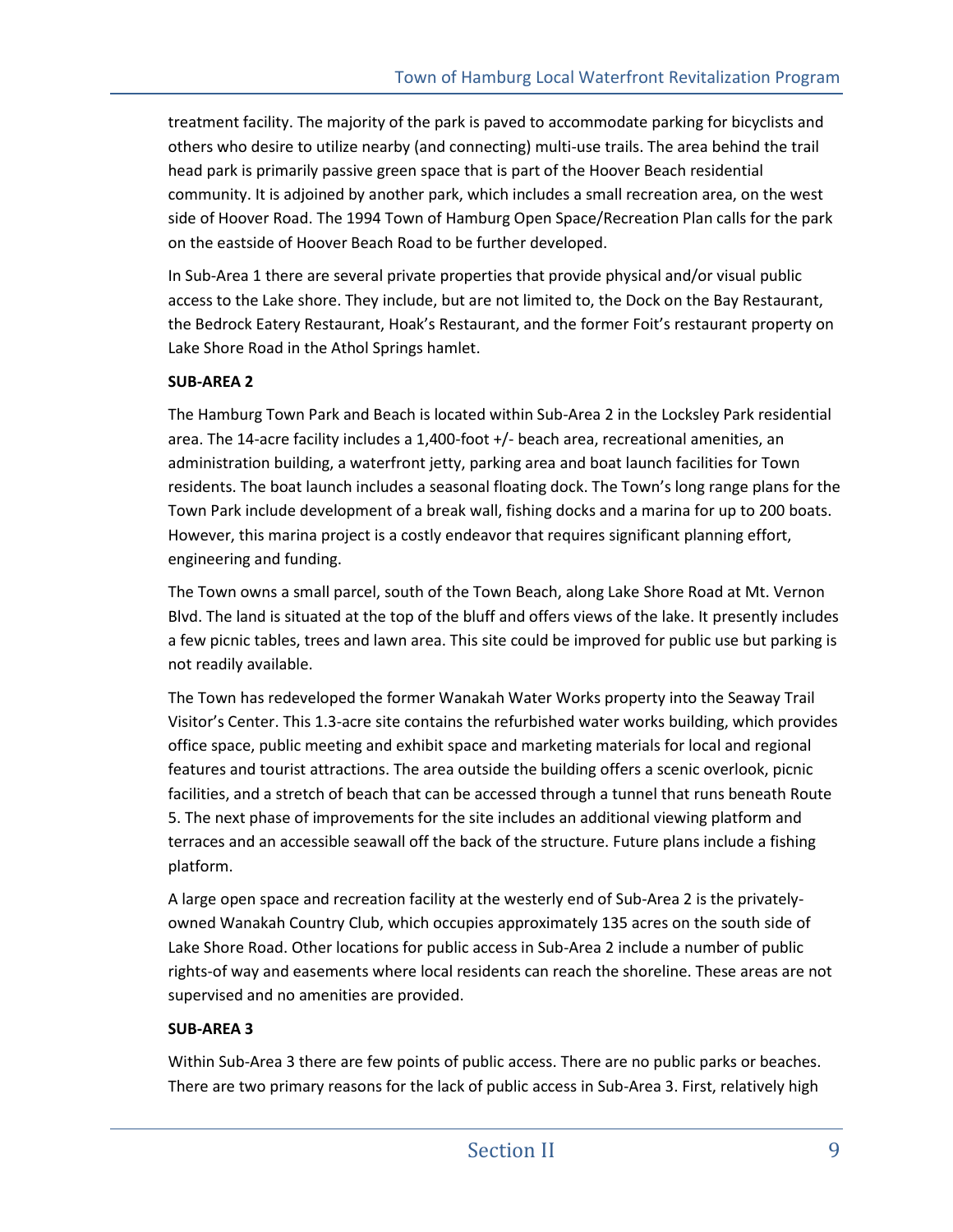bluffs make beach access more difficult for public access. Secondly, all of the parcels in this Sub-Area are, with few exceptions, privately owned single-family residential properties, including the area at the mouth of Eighteen Mile Creek, where a large estate in single ownership represents the largest undeveloped private property along the shoreline.

#### **Multi-purpose Trails**

At this time an existing bike trail extends from Seventh Street and Route 5 in Woodlawn, extending through Woodlawn Beach State Park and continuing along Route 5, in front of the Southtowns Wastewater Treatment Plant property, to the terminus of Hoover Road.

The New York State Route 5 Traffic Calming Study will recommend continued waterfront access and recreational trail improvements along the stretch of Route 5 (Lake Shore Road) that extends from the southerly terminus of Hoover Road to Old Lake Shore Road. Route 5 is a segment of the New York State Seaway Trail, which is a designated National Scenic By-way. Whatever alternative is chosen under this project is proposed to have a multi-use trail element, allowing for the continuation of the trail that will extend through the Hoover Beach area.

#### **Boat Access Improvements**

Several recent studies and plans that focus on the Hamburg waterfront have identified the need for additional or improved recreational boat facilities, boat launch and marina in particular. The LWRP adopted in 1987 documented the growing demand for both waterfront access and additional boat slips in the region. The Town's original LWRP recommended that a protected site for recreational boaters be developed on Lake Erie in the Town of Hamburg.

The 1991 Horizons Waterfront Action Plan recommended both swimming and boating facilities at what is currently the Woodlawn Beach State Park site. The Horizons plan called for additional public access improvements, which included a "Lakefront Promenade" in Athol Springs; a "Nature Center" at the mouth of Eighteen Mile Creek; a new recreational boat marina; and pedestrian and bicycle access facilities and additional scenic overlooks along Route 5.

The 1994 Town of Hamburg Open Space/Recreation Plan identified conflicts between the boating and swimming uses at the Town Beach Park due to its limited size. It recommended the development of additional boating facilities in the northern end of Town. The Town of Hamburg 2010 Comprehensive Plan identified improvement project(s) for the Town Beach Park that included development of a break wall, fishing access and 200-slip marina. However, such a project is cost prohibitive

Since the development of the Horizons Plan, the State acquired and opened Woodlawn Beach State Park in 1997. In July 1999, the State also adopted a Master Plan/Environmental Impact Statement for the development of the State Park. That plan ultimately did not include a marina or other recreational boating facilities. The previously identified need within the Town of Hamburg for increased recreational boating facilities and launch facilities continues to grow and remains unmet.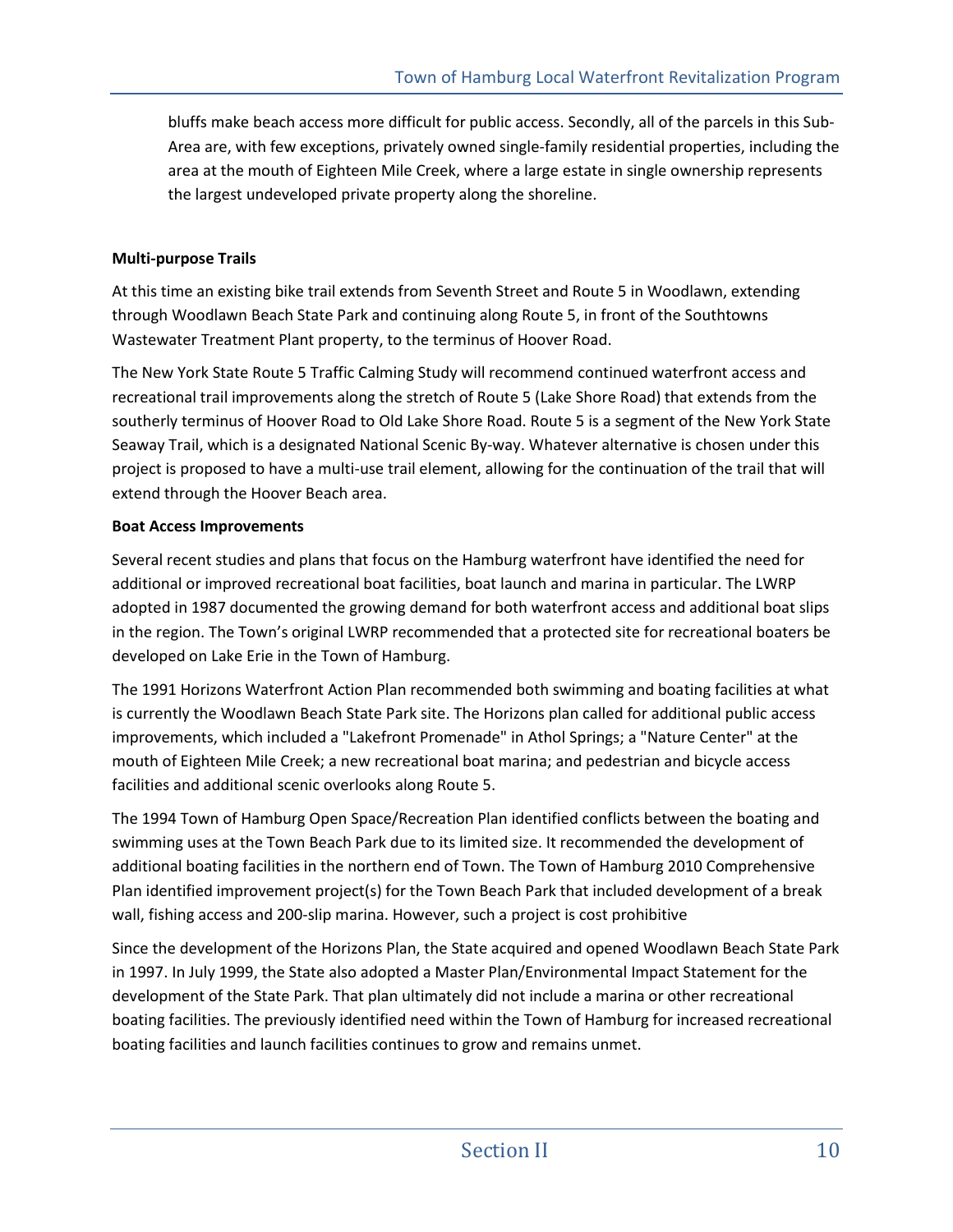## **2.5 Historic and Cultural Resources**

The area was first known as Barkerville after the first postmaster here in 1805, Zenos Barker. The Town of Hamburg was officially formed on March 20, 1812. While the northwest sector of the LWRP study area developed with steel mill and industrial uses, the southwest sector (farther from the City of Buffalo developed as a lake shore residential community. At the time the LWRP was adopted in 1987, no structures within the LWRA were listed on the National or State Registers of Historic Places. However, the Amsdell House (a former stage coach stop) on Route 5 in Wanakah and the Bayview Hotel are historic structures of local significance (Maps 5A and 5B). There are also a number of older mansions and estate properties along Lake Shore and Old Lake Shore Roads, in Sub-Areas 2 and 3 that should be recognized for their local historic significance.

The Town of Hamburg is characterized by numerous archaeological resources. During the preparation of the Town of Hamburg 2010 Comprehensive Plan, the New York State Office of Parks, Recreation and Historic Preservation (OPRHP) identified three zones of potential archaeological significance within the LWRA. They are located in Athol Springs, Woodlawn and at the mouth of Eighteen Mile Creek.

The Eighteen Mile Creek gorge is a geologically unique area. It is known for fossil deposits which date back 400 million years. These include brachiopods, bryozoans, gastropods, pelecypods, trilobites, echinoderm, ostracodes, corals, and sponges. High quality fossil deposits are found in this area because there was very little metamorphosis of the rock.

### **Scenic Resources**

Areas of visual significance are depicted in the Town of Hamburg Open Space/Recreation Plan, 1994. The scenic resources along the waterfront in the Town of Hamburg consist primarily of the spectacular vistas of Lake Erie, the Canadian shoreline and the City of Buffalo. There are a number of locations where unobstructed views are available, including Woodlawn Beach State Park and the southern terminus of Hoover Road (in the vicinity of Hoak's Restaurant) in Sub-Area 1; the Town Park and Beach and the Seaway Trail Visitor's Center in Sub-Area 2; and portions of Old Lake Shore Road in Sub-Area 3. Pleasurable views are also available from a number of restaurants and private commercial facilities located along the shore. Scenic views of the lake should be protected and improved wherever possible.

## **2.6 Public Infrastructure**

## **A. Water Supply**

The Erie County Water Authority (ECWA) provides the water supply in the Town of Hamburg from its Sturgeon Point Filtration Plant in the Town of Evans. The privately owned Wanakah Water Company no longer provides water and distribution to the Wanakah area, as it did in 1987 when the Town adopted the LWRP. The LWRP study area, as well as the entire Town, is now serviced by the ECWA through a Lease Management Agreement. The ECWA operates two transmission mains that transport water into the Town; a 42-inch main situated near the CSX and Norfolk Southern railroad corridor and a 48-inch main near Lake Shore Road. These mains traverse the Town through easterly and northeasterly routes. While a limited portion of Hoover Road does not have water service, the water distribution system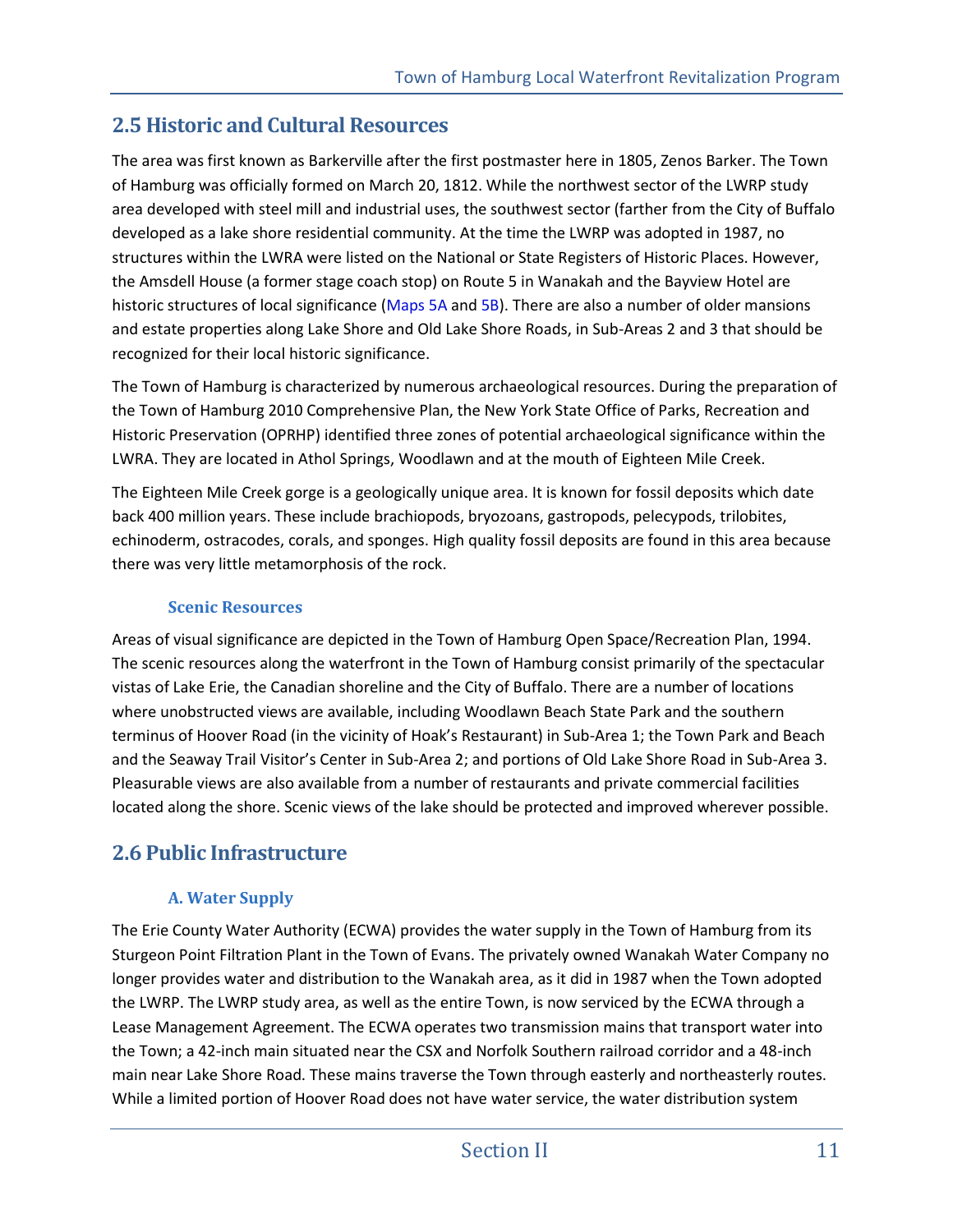supplies water to all residents and businesses within in the LWRP study area. It is also important to note that the Hamburg 2010 Comprehensive Plan indicates that the water distribution system in the Town, with proper maintenance and improvements, is expected to be adequate for 2010 development needs.

### **B. Wastewater Disposal**

The areas of Town with public sanitary sewer service are in either Town of Hamburg Sewer Districts or Erie County Sewer District #2 or #3, or smaller districts such as Woodlawn, Wanakah, or Mount Vernon. The wastewater treatment plants serving those districts are the same ones that existed in 1987 when Town first adopted the LWRP, and include the Erie County Southtown's Wastewater Treatment Plant, the Village of Blasdell Wastewater Treatment Plant, and the Big Sister Wastewater Treatment Plant located in the Town of Evans. The location of the Southtown's Wastewater Treatment Plant is shown on Map 5A.

Sub-Area 1 is located within portions of the following sewer districts: SS-1 Woodlawn, and SS-21 Hamburg Master. Portions of Sub-Area 1 around the former Bethlehem Steel property and Woodlawn Beach area are not within a sewer district. However, these areas are served as out-of district customers to the SS-1 Woodlawn Sewer District, Village of Blasdell or City of Lackawanna wastewater treatment facility, where excess capacity exists as the steel plant has decreased operations.

With the exception of the Bethlehem Steel Property, wastewater in Sub-Area 1 is treated at the Erie County Southtowns Wastewater Treatment Plant. There are no residential properties within Sub- Area 1 that are not served by public sanitary sewer.

Sub-Area 2 is located within portions of the following sewer districts: SS-21 Hamburg Master, SS-5 Locksley Park, SS-2 Mount Vernon, SS-4 Cloverbank and SS-3 Wanakah. With the exception of the southern portion of the SS-3 Wanakah district, wastewater within Sub-Area 2 is treated at the Erie County Southtowns Wastewater Treatment Plant. Wastewater from the southern portion of the SS-3 Wanakah district is treated at the Big Sister Wastewater Treatment Plant located in the Town of Evans. There are no areas within Sub-Area 2 that are not served by public sanitary sewer.

Sub-Area 3 is located within portions of the following sewer districts: SS-3 Wanakah and SS-14 Erie County Sewer District 2. Wastewater from Sub-Area 3 is treated at the Big Sister Wastewater Treatment Plant. There are no areas within Sub-Area 3 that are not served by public sanitary sewer.

## **C. Stormwater Runoff and Storm Drainage**

The Town of Hamburg is traversed by a series of three watersheds (Eighteen Mile Creek, Eighteen Mile Creek to Smokes Creek, and Smokes Creek) which convey normal stormwater runoff and flood waters from the southern and eastern portions of the Town towards the west and Lake Erie. Each of these watersheds possesses its own drainage systems and stream channels, which carry storm water during heavy runoff periods.

All three LWRP sub areas fall within the Eighteen Mile Creek to Smokes Creek watershed. As development increases, runoff increases, which places further burden on the ability of the systems to handle storm water mitigated by stormwater detention facilities.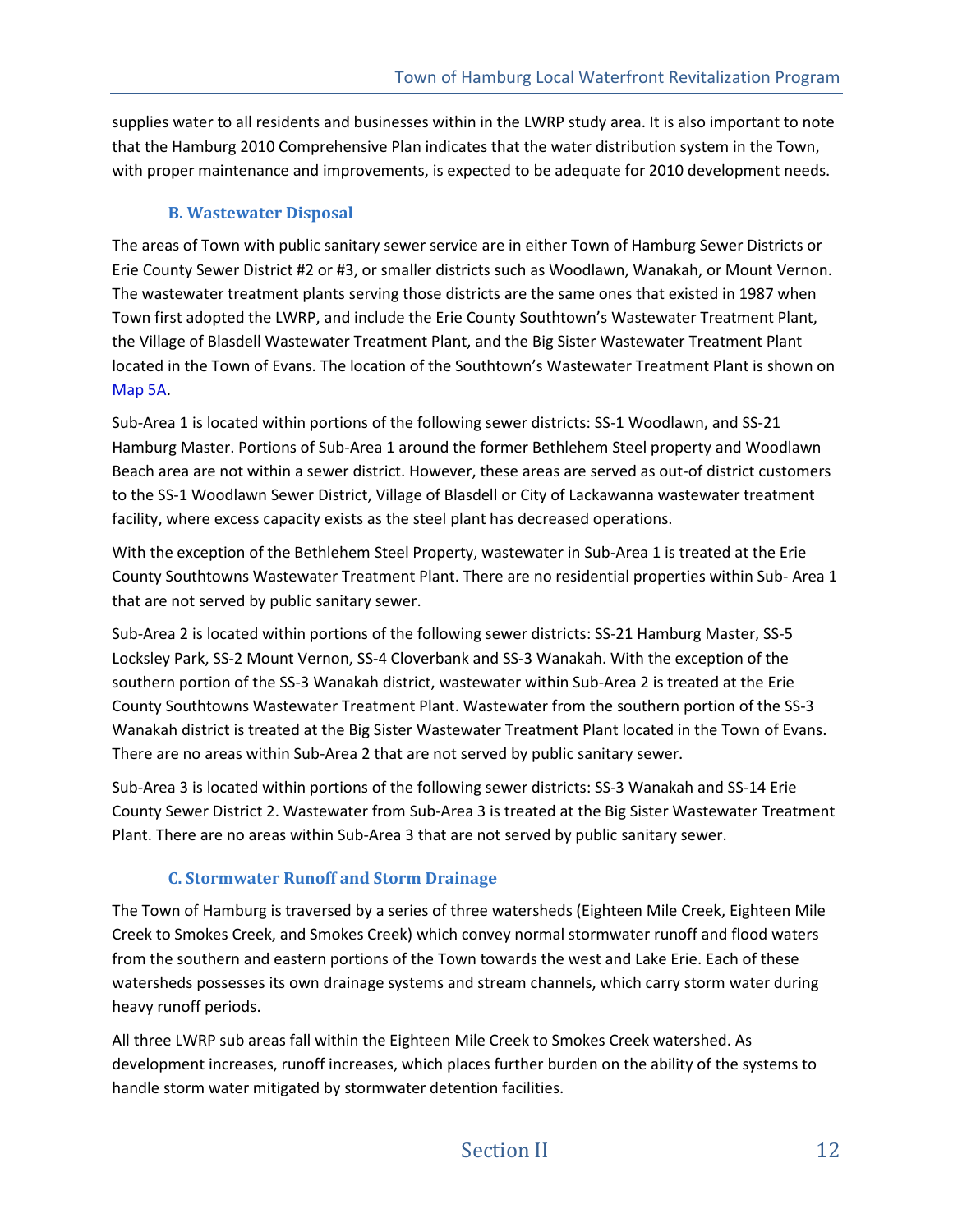Stormwater runoff in the Town of Hamburg is managed through a variety of stormwater systems similar to the system that existed in 1987 when the LWRP was adopted. However, some minor changes include more stormwater detention ponds and other requirements mandated by the Clean Water Act. The system still works by draining surface runoff into drainage structures or ditches, which convey the storm water to stream channels that discharge to Lake Erie. There are currently no major drainage problem areas within the Town. While there have been only minor upgrades to the storm water drainage system since 1987, extensive drainage improvements were performed in the Mount Vernon area in Sub-Area 2.

As development occurs in the Town, it is the requirement that the drainage systems be designed to Town standards and typically not increase the peak flows to downstream structures. The Town currently regulates stormwater discharges pursuant to Chapter 226A of the Town Code, which was adopted in July of 2007. This law establishes minimum stormwater management requirements and controls to minimize erosion and protect water quality.

### **D. Solid Waste Disposal**

In the LWRP study area, as well as town-wide, the Town of Hamburg does not provide collection or disposal services for municipal solid waste, recyclables and yard wastes. The Town does pick up large household items once a month. Residents and business owners contract for solid waste services on an individual basis. Disposal is handled by private contractors. Typical contractors include BFI Waste Systems and CID Refuse Service. Typical disposal sites for solid waste collected in Erie County include the Modern landfill in Lewiston, NY and the CID landfill in Chaffee, NY. There are no solid waste disposal sites located with the LWRP study area.

## **E. Transportation Systems**

The highway network in the Town evolved from the numerous State and County routes that linked the urban and rural areas of the region. As a result, Hamburg has a well-established system of arterials that traverse the community. Principal arterials that service the LWRA include Lake Shore Road (NYS Route 5), Milestrip Road (NYS Route 179), and Big Tree Road (U.S. Route 20A). Minor arterials include Lake Avenue, Bayview Avenue, Camp Road, Rogers Road, Amsdell Road, Pleasant Avenue, and Lakeview Road. The major arterials provide circulation into and through the LWRA, while the minor roadways provide access NYS Route 5 and Old Lake Shore Road, and to residential areas.

Lake Shore Road (NYS Route 5) is the key transportation element within the LWRA. Throughout the area Lake Shore Road operates at a Level of Service D under the jurisdiction of the New York State Department of Transportation. Currently the New York State Department of Transportation is undertaking a traffic calming study for the area of Route 5 that extends between Big Tree Road to the north and the Old Lake Shore Road merge to the south. Alternatives are being assessed to determine the best solution for managing the volume and speed of traffic that flows through this area. The chosen alternative will include a multi-use pathway and appropriate design and landscaping measures to address identified issues and concerns.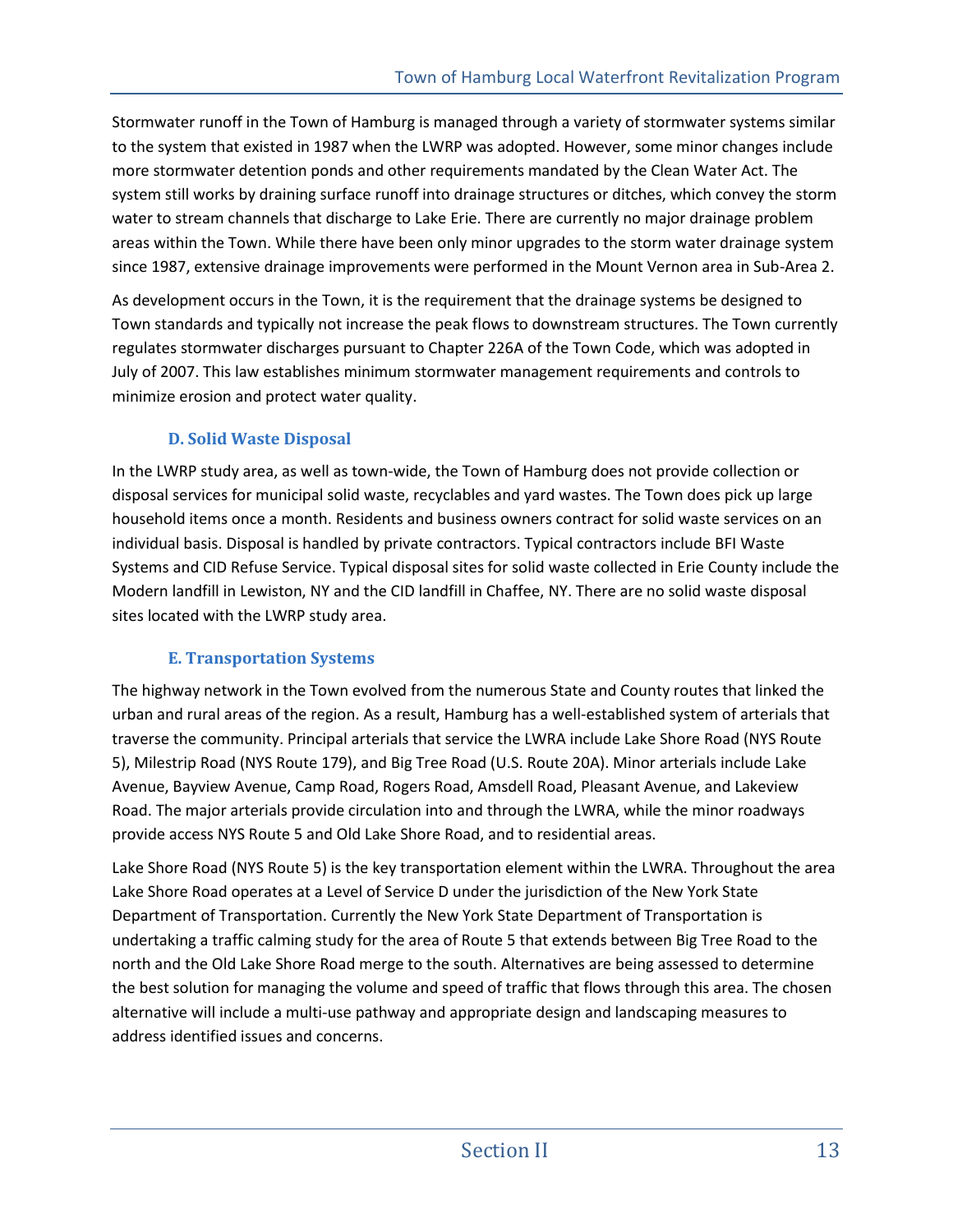#### **SUB-AREA 1**

Lake Shore Road (NYS Route 5) is the principal arterial that provides north-south access through the LWRP Sub-Area 1, linking it to the City of Buffalo and the City of Lackawanna to the north and into the Town of Evans to the south. Milestrip Road (NYS Route 179) and Big Tree Road (US Route 20A) provide primary access from the east into Sub-Area 1. Camp Road (NYS Route 75) also ties into Lake Shore Road from the southeast. Lake Shore Road is a seven-lane arterial from the northern boundary to Milestrip Road. From Milestrip Road to Camp Road, Lake Shore Road has six lanes. The interchange area for Lake Shore Road and Camp Road falls within the LWRP boundary.

#### **SUB-AREA 2**

Lake Shore Road (NYS Route 5) continues south into Sub-Area 2 as the principal four-lane arterial, providing north-south access and a link to the City of Buffalo through Sub-Area 1. Within Sub-Area 2 primary access from the east is provided from Camp Road, Rogers Road and Amsdell Road.

#### **SUB-AREA 3**

In Sub-Area 3, Lake Shore Road breaks into a fork, with Old Lake Shore Road following the shoreline of Lake Erie more closely, and Lake Shore Road (NYS Route 5) continuing south in an alignment that takes it outside of the study area. Within Sub-Area 3 primary access from the east is provided Pleasant Avenue and Lake View Road.

#### **Public Transport**

The Niagara Frontier Transportation Authority's (NFTA) Metro Bus/Rail system currently operates public transportation routes for Erie and Niagara counties. This system is made up of various routes, which link urban, suburban, and rural areas of the two counties together. Currently, the Town of Hamburg receives Metro Bus service along four routes that travel through or serve as a destination point within the Town's limits. Two of the transit routes are express buses that travel through the Town to points south (Town of Boston) and west (Town of Brant) with access to Woodlawn, Lake Shore Road (NYS Route 5) south to Lakeview, Camp Road (NYS Route 75), and the Village of Hamburg. Three of the four routes service the Athol Springs Park and Ride facility in Sub-Area 1. This facility serves as an automobile/transit transfer point for commuters in the Hamburg area. The NFTA has expanded and upgraded the facility at Athol Springs to accommodate more passengers and provide more efficient service. This facility is located just off NYS Route 5, on the access road that connects Big Tree Road to the St. Francis traffic circle.

The CSX and Norfolk Southern Railroads operate rail lines for the commercial transport of freight, which traverse the western portion of the Town in a north-south orientation. There is no passenger rail service within the LWRP. While the commercial rail lines are outside the LWRA boundaries, in very limited portions of Sub-Areas 1 and 2 the rail corridor represents the LWRP boundary line. These rail lines represent a separation between the lakeshore neighborhoods and upland neighborhoods. The rail corridor also limits access from the east.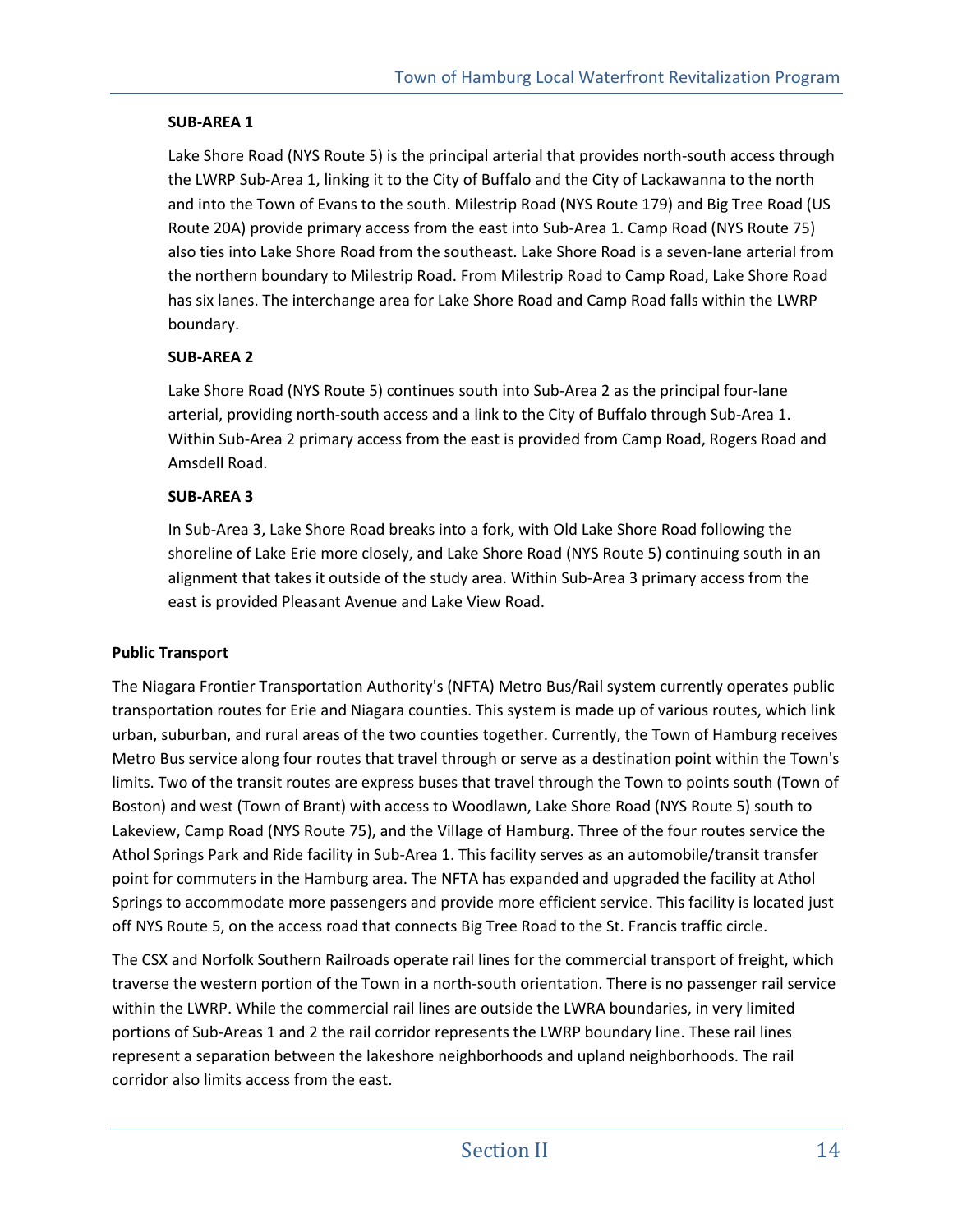## **2.7 Water Quality**

In general, Lake Erie waters, south of the Bethlehem Steel complex, are of high quality. Among the factors contributing to this quality are the presence of modern wastewater treatment systems, the absence of industrial discharges, and the Erie County prohibition on the discharge of phosphates into water bodies. Water quality along the Hamburg lakeshore is monitored during summer months by the Erie County Health Department. Periodically, E. coli bacteria levels at Hamburg Town Beach and Woodlawn Beach exceed acceptable levels for swimming causing beach closures.

## **2.8 Natural Resources**

There are a number of significant natural resources in the waterfront area that are regulated to protect their integrity and minimize adverse impacts. Wetland and habitats are important resources and play an important role in maintaining a healthy environment along the waterfront. The Town has taken certain steps to help manage environmental disturbances. The town adopted a Tree Management Law in 2003 that recognizes the value of trees and regulates their preservation and their proper removal and replacement. The Town also allows landowners the ability to preserve open space by granting conservation easements to the Town to restrict environmental impacts (Chapter 87 – Conservation Easements).

## **A. Wetlands**

Within the LWRA freshwater wetlands, as mapped by the NYSDEC under Article 24 of New York State's Freshwater Wetlands Act and on the National Wetlands Inventory maps, are primarily located along the shoreline and along Rush Creek and Eighteen Mile Creek. Wetlands occur also upland, outside the LWRA, along the major creek corridors that drain into the study area. There are no New York Statedesignated wetlands in the local waterfront revitalization area.

The Town of Hamburg regulates wetland disturbances under Chapter 272 of the Town Code (Wetlands Protection). This law was enacted to help avoid, restrict and minimize damage or loss of wetlands in the Town and ensure that wetland areas are properly identified, that State and Federal requirements are met and, where required, proper mitigation is employed.

## **B. Significant Coastal Fish and Wildlife Habitats**

Within or adjacent to the Hamburg LWRA, three significant coastal fish and wildlife habitats have been designated by the New York Coastal Management Program. They are Eighteen Mile Creek, Smoke Creek Shoals and Seneca Shoals (see maps in Appendix C).

The Smoke Creek shoals habitat is located offshore, within Lake Erie, immediately north of the Woodlawn Beach area. The habitat is approximately 500 acres of open water, generally located within one-half mile radius of the mouth of Smoke Creek. This area encompasses a broad, productive littoral zone, where depths are generally less than 20 feet below mean low water. The bottom substrate is a mixture of sand, gravel and rubble.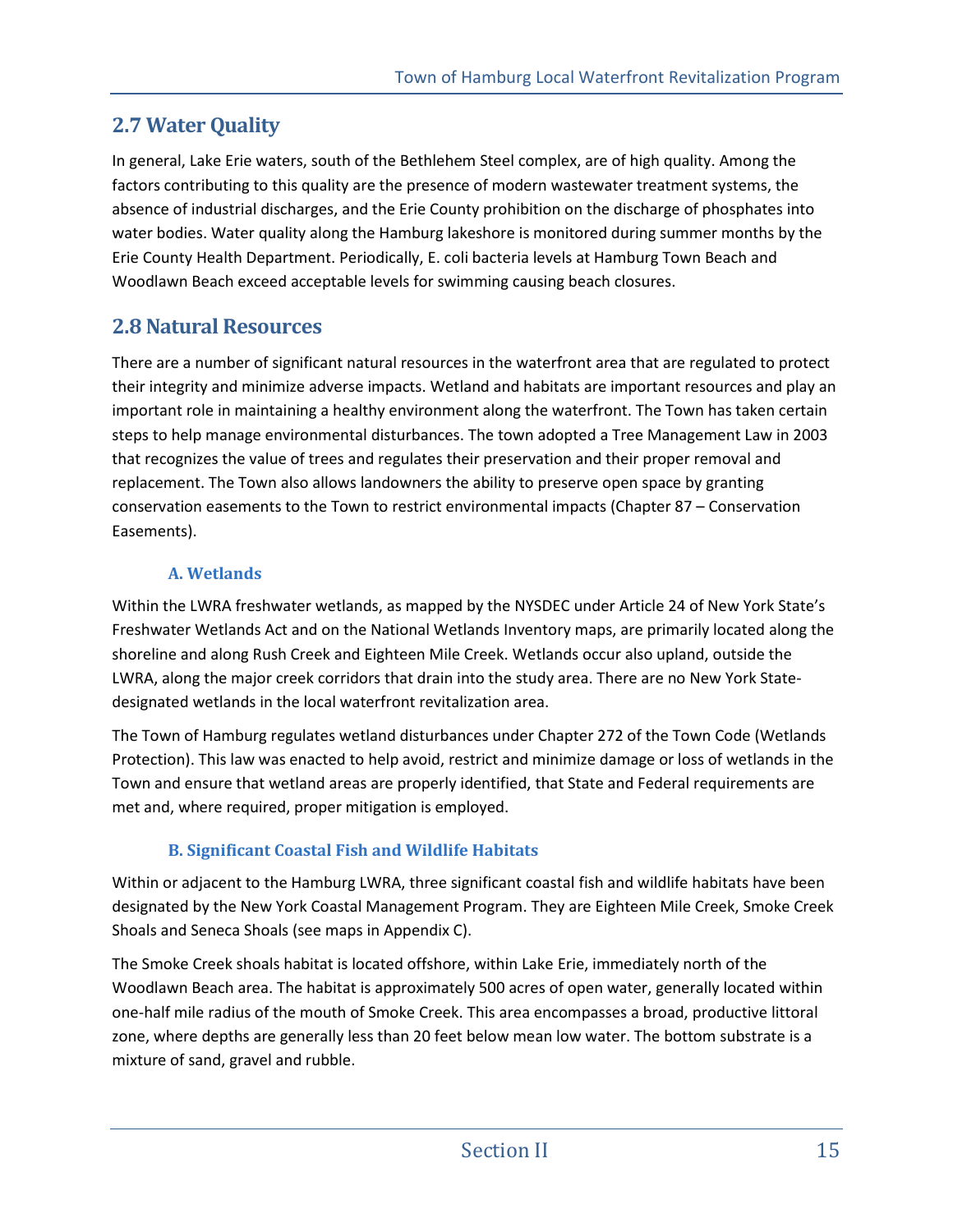Smokes Creek shoals are one of only a few sizable areas of relatively shallow, gravelly shoals in the Erie County portion of Lake Erie. Apparently, wave action and inflows from Smokes Creek provide adequate water circulation in the area to prevent siltation of the bottom substrate. This extensive littoral zone probably serves as an important spawning area for a variety of warm water fish species, especially walleye, along with yellow perch and small mouth bass. Observations of walleye in and around the mouth of Smoke Creek during the spawning period (mid-March, early May, generally) suggest that the adjacent shoals attract a major lake spawning concentration. Concentration areas such as this are unusual in Erie County.

As a result of the abundant walleye populations at Smokes Creek Shoals, this area attracts significant recreational fishing pressure during late spring and early summer, primarily by residents of the Buffalo metropolitan area. Boat access to the fishery is available from the Small Boat Harbor in Buffalo.

Reproduction of walleye at Smokes Creek Shoals may also contribute to the Lake Erie commercial fishery for this species, located farther offshore in waters greater than 55 feet deep.

Seneca Shoals is located approximately three miles west of Sub-Area 1, offshore of Woodlawn Beach. This habitat comprises an approximately 400-acre rocky underwater ridge. Water depths range from 12 to 30 feet in an area where surrounding depths are approximately 50 feet. Seneca Shoals is owned by New York State.

Seneca Shoals is one of the few relatively large and shallow areas in the New York portion of Lake Erie. It is believed to be a major spawning habitat for a variety of warm water fish species; small mouth bass, walleye, yellow perch, rock bass, and other panfish. Seneca Shoals is one of the most popular recreational fishing sites in Lake Erie for anglers in Western New York. In addition, reproduction of walleye and yellow perch probably contributes to local commercial fisheries for these species located farther offshore in deaths greater than 50 feet.

The Eighteen Mile Creek Habitat-Lake Erie Habitat is located in the extreme southern end of the LWRA in Sub-Area 3. The fish and wildlife habitat extends approximately five miles from Lake Erie to the confluence of the main and south branches of the creek (outside the LWRA). The creek and a large meandering warm water stream, with rock and gravel substrates, drains approximately 120 square miles of mixed agricultural, wooded and rural residential lands. While Eighteen Miles Creek is situated in a steep-sided, wooded gorge, the lower one-half mile is low gradient and occupies a broader undisturbed floodplain.

Eighteen Mile Creek represents a rare ecosystem type in the region. It is the second largest tributary to Lake Erie in New York State. It has a relatively undisturbed border of mature vegetation. The creek is important as a relatively undisturbed tributary stream that provides spawning habitat for salmonids and other lake-based fish species. Eighteen Mile Creek is significant because concentrations of coho salmon, Chinook salmon and brown trout migrate from Lake Erie through this area to spawn (although unsuccessfully in most instances). The Eighteen Mile Creek gorge also supports small mouth bass, and runs of other lake fish. Although access is limited, the stream attracts a large number of anglers, mostly residents of the Erie-Niagara Region. The area is also ideal as a natural area for scientific and educational use.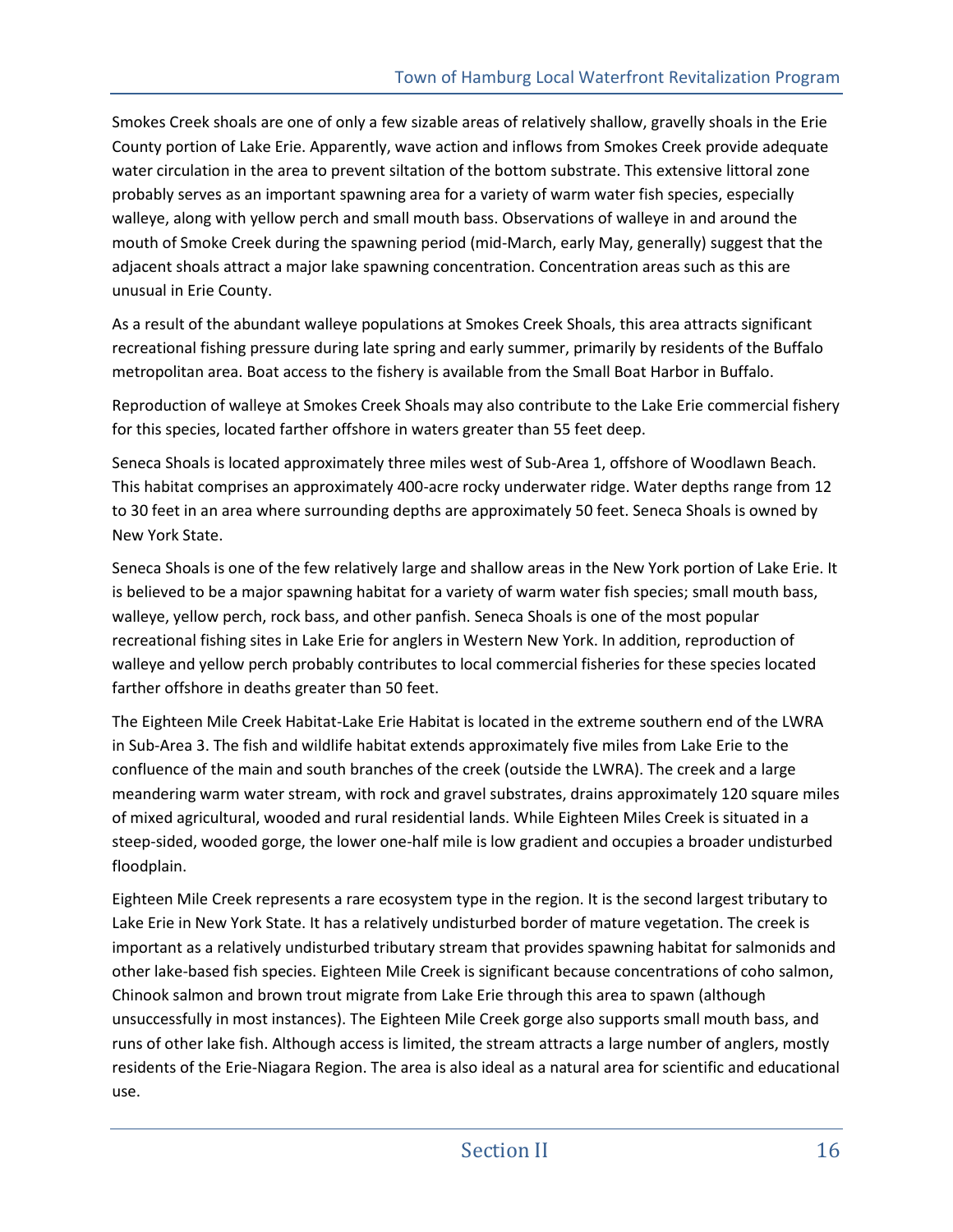The shoreline and near shore portions of Lake Erie also attract numerous migrating waterfowl and migratory raptors. The summer resident waterfowl population is not significant and is basically restricted to a few nesting mallards, shorebirds and seagulls.

The pristine nature of the Eighteen Mile Creek gorge provides an ideal small animal habitat. Additional undeveloped areas in the southern portions of the waterfront area (south of the junction of Route 5 and Old Lake Shore Road) provide similar habitats. The Eighteen Mile Creek gorge also contains many varieties of trees and vegetation, including some species that are on the New York State list of protected plants.

## **C. Fish and Wildlife**

Abundant varieties of fish are found along the entire Hamburg shoreline; in particular concentrations occur at Woodlawn, Hoover Beach, Locksley Park, Pinehurst and Seneca Shoals. According to the Buffalo and Erie County Fishing Guide – Hot Spot Fishing Map, published by Erie County Department of Environment and Planning, the game fish species commonly found in Lake Erie in the LWRA include small mouth bass, walleye, rainbow trout and brown trout. Panfish species include perch. According to the adopted LWRP salmonid spawning activities resulted in large numbers of trout and salmon in the tributaries and near-shore waters in the fall. During the spring and early summer, the walleyes and small mouth bass migrate to the near-shore waters to spawn.

## **2.9 Topography, Geology and Soils**

Town-wide, Hamburg's topography is relatively flat having a slope gradient less than eight percent. Within the LWRA there are some areas of steep slopes along the creeks and streams, drainage channels and near the shoreline, particularly in the vicinity of Eighteen Mile, in Sub-Area 3 (Maps 7A, 7B, and 7C). The northwestern part of town (Sub-Area 1) is located on a lake plain or "lowlands" (Earth Dimensions Inc., June 1981). Sub-Area 1 southwest to approximately Hoover Beach (approximate mid-point of Sub-Area 1) the shoreline is relatively flat. Woodlawn beach is located in this area and upland, the Woodlawn residential area is located within a flat shallow basin between Route 5 and Woodlawn beach. From Hoover Beach southwest, through the southern portion of Sub-Area 1 and all of Sub-Areas 2 and 3, steep bluffs and cliffs up to 40 feet high characterize the shoreline. The base of these bluffs often terminates in narrow sandy or gravel beaches, and is cut by steep stream banks. With the exceptions of the bluffs and stream banks, there are no areas with steep slopes or slopes that would warrant development concerns.

The soils within the LWRA fall into nine series, as characterized by the United States Department of Agricultural Soil Conservation Service. These include Churchville, Cazenovia and Niagara (silty loam); Remsen, Darien, Angola and Lakemont (silty clay loam); Aurora (shaly silt loam); and Manlius rock outcroppings.

Drainage of these soils is poor due to a high clay content resulting in low permeability. This, coupled with a high water table, causes seasonal wetness in many areas. An exception is the Cazenovia series which is well drained but lacks stability in sloping areas. This condition occurs in the Pinehurst vicinity only. Soil nutrient throughout the Hamburg waterfront is capable of supporting most northeastern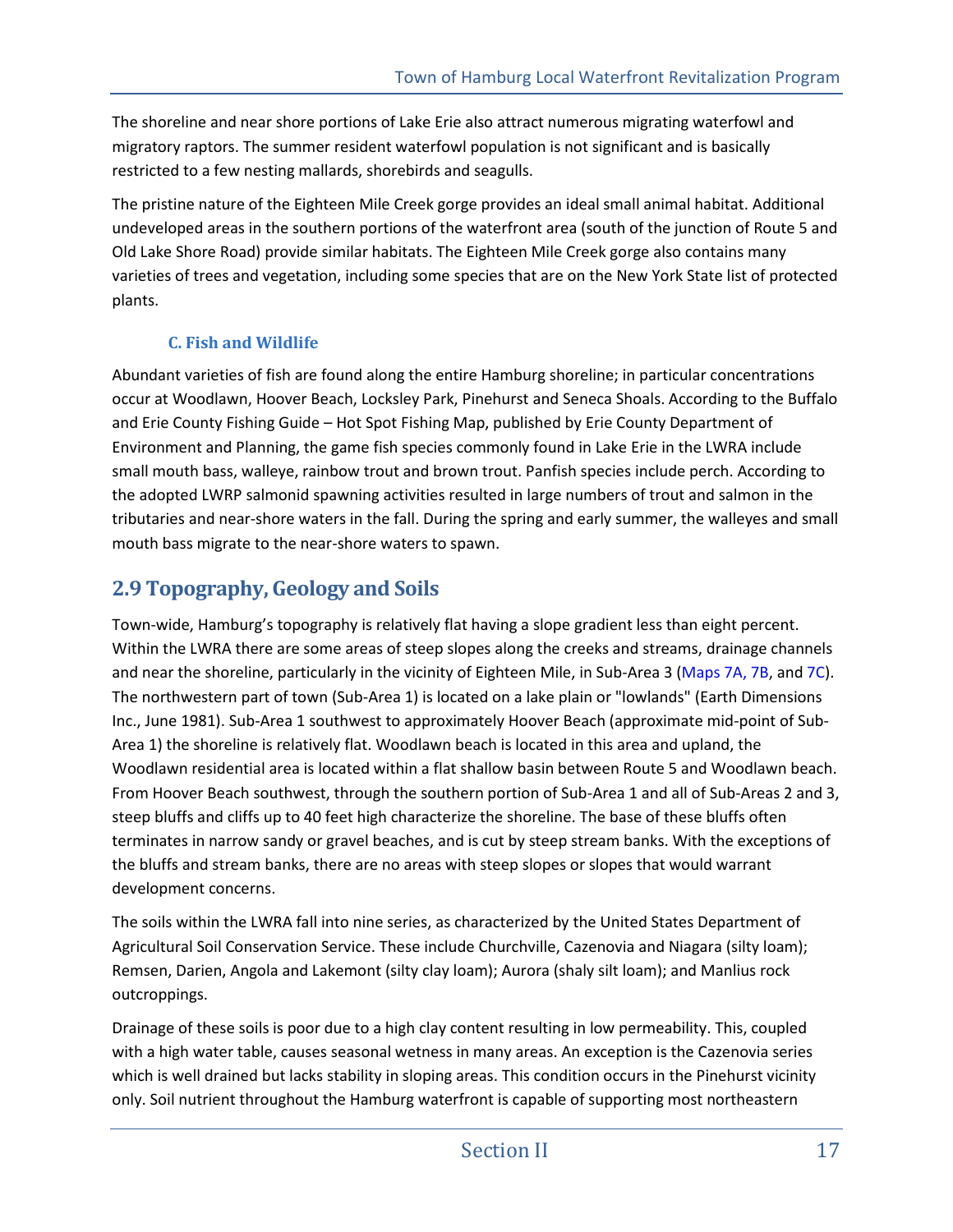vegetation; however, seasonal wetness, and lake exposure, limits the variety of indigenous species. Bedrock throughout the Hamburg waterfront is generally five feet below grade or deeper with the exception of the Angola series where a two-foot depth is common. This occurs along the immediate Lake shore for a distance two miles north of Eighteen Mile Creek.

## **2.10 Flooding and Erosion**

The Town of Hamburg contains flood zones that have been designated by the Federal Emergency Management Agency (FEMA) as areas subject to flood hazards (Maps 6A, 6B and 6C). These areas or flood zones are depicted on the FEMA Flood Insurance Rate Maps developed for the Town. The flood zones are established based upon the degree to which an area is susceptible to flood damage. The three general flood zones that exist within the Town include:

- "A" Zone (also called the area of special flood hazard) is that area of land that would primarily experience still water flooding, without significant wave activity, during the 100 year storm;
- "B" Zone those areas that fall between the limits of the 100-year flood and the 500 year flood, or certain areas that are subject to 100-year flooding with average water depths of less than one foot or where the contributing drainage area is less than one square mile (B Zones also include areas protected by levees from the base flood);
- "C" Zone areas of minimal flooding.

The 100-year flood plain extends inland over portions of Woodlawn and Athol Springs in Sub-Area 1 (Map 6A), where there is an absence of steep bluffs and elevated shoreline. It also extends along the corridors of Blasdell and Rush Creeks and Foster Brook. In Sub-Areas 2 and 3, the 100-year flood plain is situated near the toe of the bluffs, closer to the mean low water mark, and along the corridors of Eighteen Mile Creek and Wanakah Creek.

Major lake flooding occurs from severe wave action during peak periods of intense storms due to the directions of the prevailing winds and lack of offshore structures to deflect wave action. This is especially problematic in the Hoover Beach and Athol Springs areas of Sub-Area 1. During storm events with strong wind action, lake levels rise and the water is pushed up and over the existing seawall and onto NYS Route 5. This situation has resulted in roadway accidents, especially during freezing conditions, and on occasion forces the Town to close this section of Route 5. Lake storms send large quantities of debris onto the road creating driving hazards and requiring extensive roadway maintenance. Local residences and shoreline restaurants in the area have sustained damage due to these conditions.

## **Natural Protective Features and Erosion**

The entire Town of Hamburg shoreline is designated as a "Natural Protective Feature Area" by the New York State Department of Environmental Conservation, under provisions of the State's Coastal Erosion Hazard Areas Act. Coastal Erosion Hazard Area maps were prepared in June of 1988, subsequent to adoption of the LWRP in 1987. Furthermore, following the adoption of the LWRP in 1987, the Town adopted a local Coastal Erosion Hazard Area Law (Chapter 85 of the Town Code).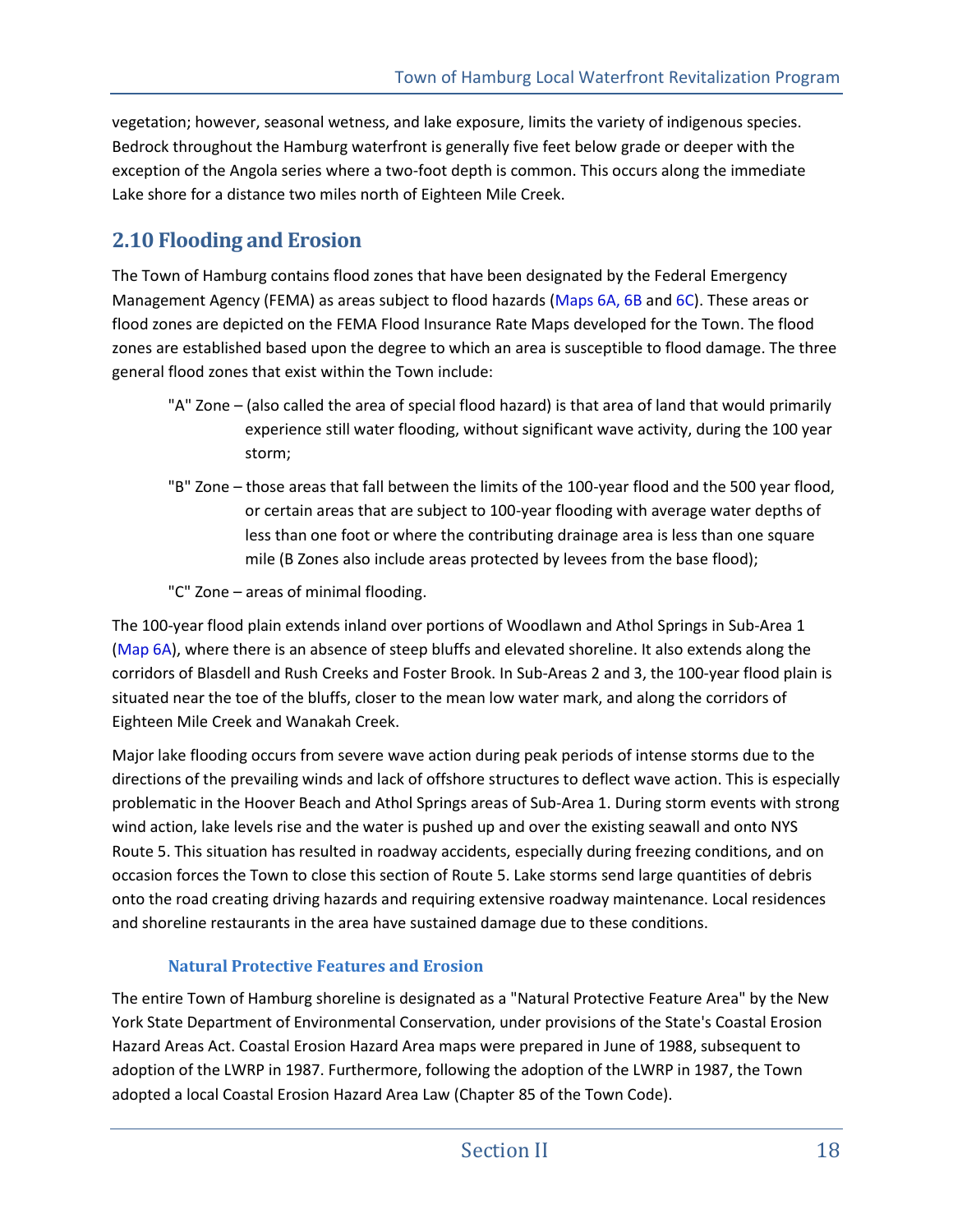The entire stretch of the waterfront contains beach that varies in width. Wider areas of beach are located in Sub-Areas 1 and 2. The width of the beaches is regulated by the lake. During the winter season, the beaches are subject to wave action, wherein sand is moved to bars off shore. During the summer season, the sand is moved back on shore.

The beach area at Woodlawn Beach State Park, in Sub-Area 1, includes areas of sand dunes. This is the only area along the waterfront where dunes exist. Portions of Sub-Areas 2 and 3 include bluff areas of varying height, with the steepest areas found in Sub-Area 3.

As previously noted, wave action from lake storms can be quite damaging to shoreline properties. For this reason, many properties have abandoned any type of permanent dockage. Large portions of the shoreline have been "armored" with rock rip rap and concrete seawalls to prevent shoreline erosion. Seawalls can be found along the base of the bluffs and the seaward extent of many shoreline properties throughout the area, particularly in Sub-Area 1 and 2. Shoreline protection for each sub-area is discussed, as follows, and documented on aerial photographs found in Appendix D.

### **SUB-AREA 1**

The northern end of town is relative flat, with wider expanses of beach and no bluffs. This is evident in the vicinity of Woodlawn Beach State Park, stretching south toward Hoover Beach. Seawalls have been put in place in Hoover Beach to protect residential development along the shoreline in this area. This area also shows evidence of the prior use of small rock jetties to capture and hold sand carried in the littoral drift. Further south along the Hoover Beach shoreline, concrete seawalls armor the shore to provide stability and protection from the destructive wave action of winter storms. There is limited to no beach remaining in the area between the Dock on the Bay restaurant and the mouth of Foster Brook. South of Foster Brook, the beach is re-established seaward of the seawalls.

At the southern end of Hoover Road, at its intersection with NYS Route 5 (Lake Shore Road), large stone riprap is used to stabilize the shoreline. This gives way to an 860-foot stretch of concrete seawall that was originally constructed in 1928 to support Route 5 in the Athol Springs area, between Hoak's restaurant and the Foit's property, and mitigate storm impacts. In this area, the road is situated parallel to the lake and exposed to the full impact of storm waves.

During periods of high lake levels, water rests at the base of this wall. During low lake levels, the wall gives way to a sand beach that covers underlying shale substrate. This wall regularly experiences heavy wave run-up and overtopping during severe storm events.

### **SUB-AREA 2**

Beyond the Foit's property, a natural rock ledge that averages about 20 feet in height replaces the concrete seawall. The rock ledge is followed by a long expanse of stone riprap that protects Route 5 from wave impacts. This riprap extends between Beach Avenue and Stratford Terrace, almost all the way to the Town Park. The area between Stratford Terrace and Waveland Court is natural rock bluff, with some beach, that gives way to the Town of Hamburg Park and Beach. This area of the shoreline has been established with lawn and landscape and a wide, sandy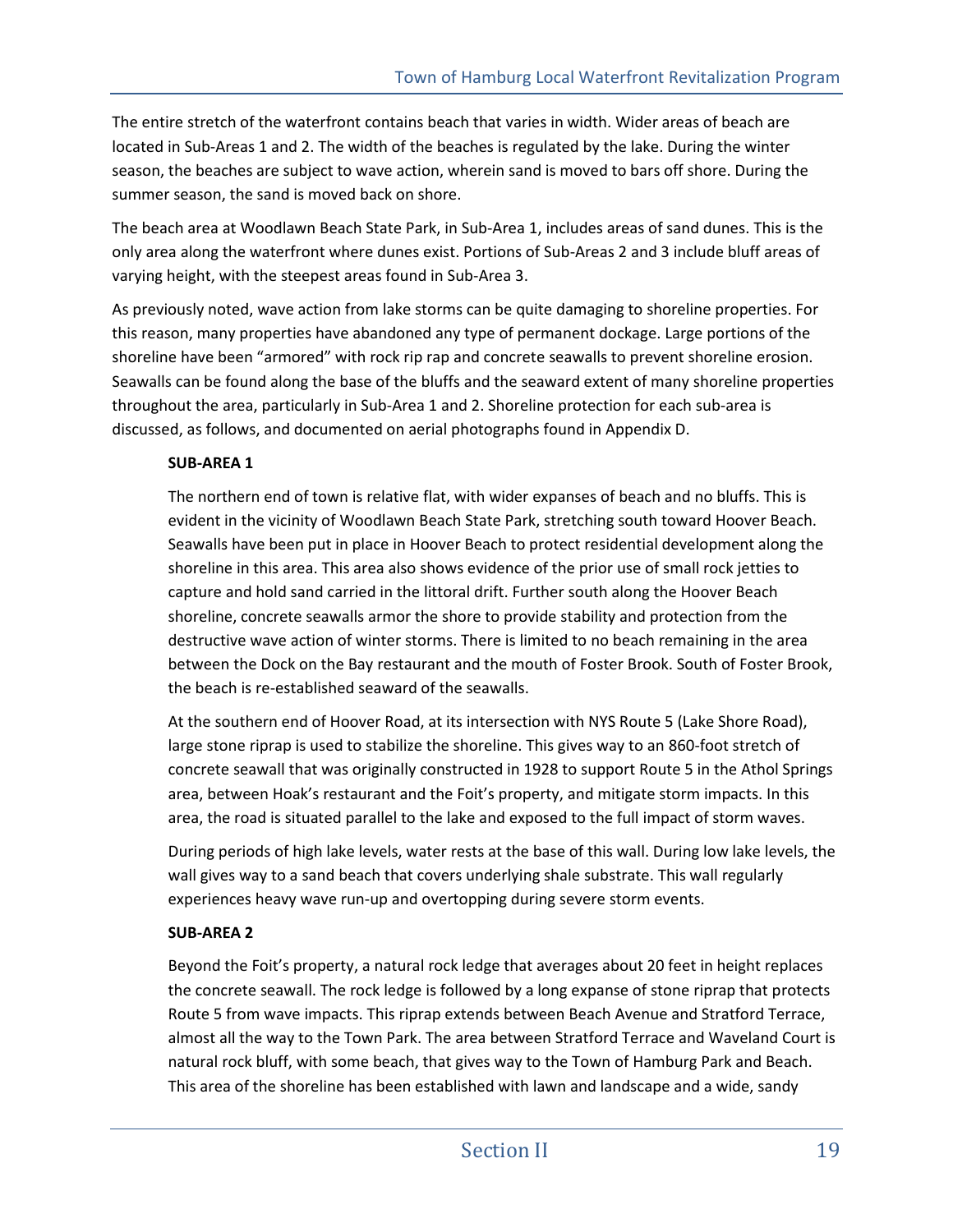beach. Stone riprap has been used in certain locations to stabilize the shoreline and add protection to the Town's boat launch ramp area.

South of the Town Park, between Mt. Vernon Blvd. and Rogers Road, the beach diminishes and the bluff rises. With the exception of an occasional stairway, this area remains natural and unprotected by seawall structures. The mouth of Berricks Creek flows through the cavernous walls of the bluff, which continues south along the shoreline through the Clifton Parkway and Mt. Vernon area. South of Rogers Road, some shoreline protection can be found seaward of the homes along Clifton Parkway. In a few places more elaborate structures, containing what appear to be boathouses and stairways, have been constructed on or into the bluff. Further south, beyond Norton Avenue, the height of the bluff decreases somewhat; here the shoreline has been reinforced in some areas with stone rip rap and concrete seawalls. Again, there is evidence of boathouses and other similar structures. In the vicinity of Cloverbank Road and south to the Seaway Trail Visitor's Center property, the shoreline is protected with an almost continuous collection of concrete seawalls and stone rip rap that is situated seaward of shoreline residences and businesses. There is little to no beach available throughout this area.

The bluff at the Seaway Trail Visitor's Center has been reinforced with large stone riprap as part of a former NYS Department of Transportation roadway protection project. South of this area the bluff disappears and the shoreline is protected with a series of low concrete seawalls. The remnants of former rock jetties are found here, along with wider areas of beachfront. In the area just north of the Wanakah Country Club (in the vicinity of Beach Drive), the natural rock bluff reemerges and then subsides near the southern extent of Sub-Area 2 (Pleasant Avenue). Here, the shoreline is protected with low level concrete seawalls that are fronted by narrow beach. Some small boathouses and private launch ramps are found along this stretch of the shoreline.

### **SUB-AREA 3**

Sub-Area 3 begins with a long, narrow stretch of beach that is backed up by numerous low-lying concrete seawalls or stone riprap. There are also a number of small boat ramps along the shore. These structures support the residential uses located along the shoreline in the Clifton Heights area of the Town. This area gives way to a steadily increasing rock bluff.

Beyond the Clifton Heights area in Sub-Area 3, Old Lake Shore Road follows the shoreline along the top of the bluff. The bluff extends over 80 feet in height, with a narrow stretch of sand or gravel beach at the toe. As a result of its height and layered structure, it represents the most significant geologic feature along the shoreline. At one location, in the vicinity of Lakeview Terrace, there is a small jetty that has caused a small build up of sand. As noted above, the bluffs are slowly eroding, endangering the structural integrity of Old Lake Shore Road.

Moving south of Lakeview Terrace, the bluff gradually decreases in height, with an increase in vegetative cover. This is also where Old Lake Shore Road is oriented further inland, away from the shore, with the area between the lake and the roadway developed with large residential properties. As the bluff descends, the beach widens and the slope of the bluff becomes more